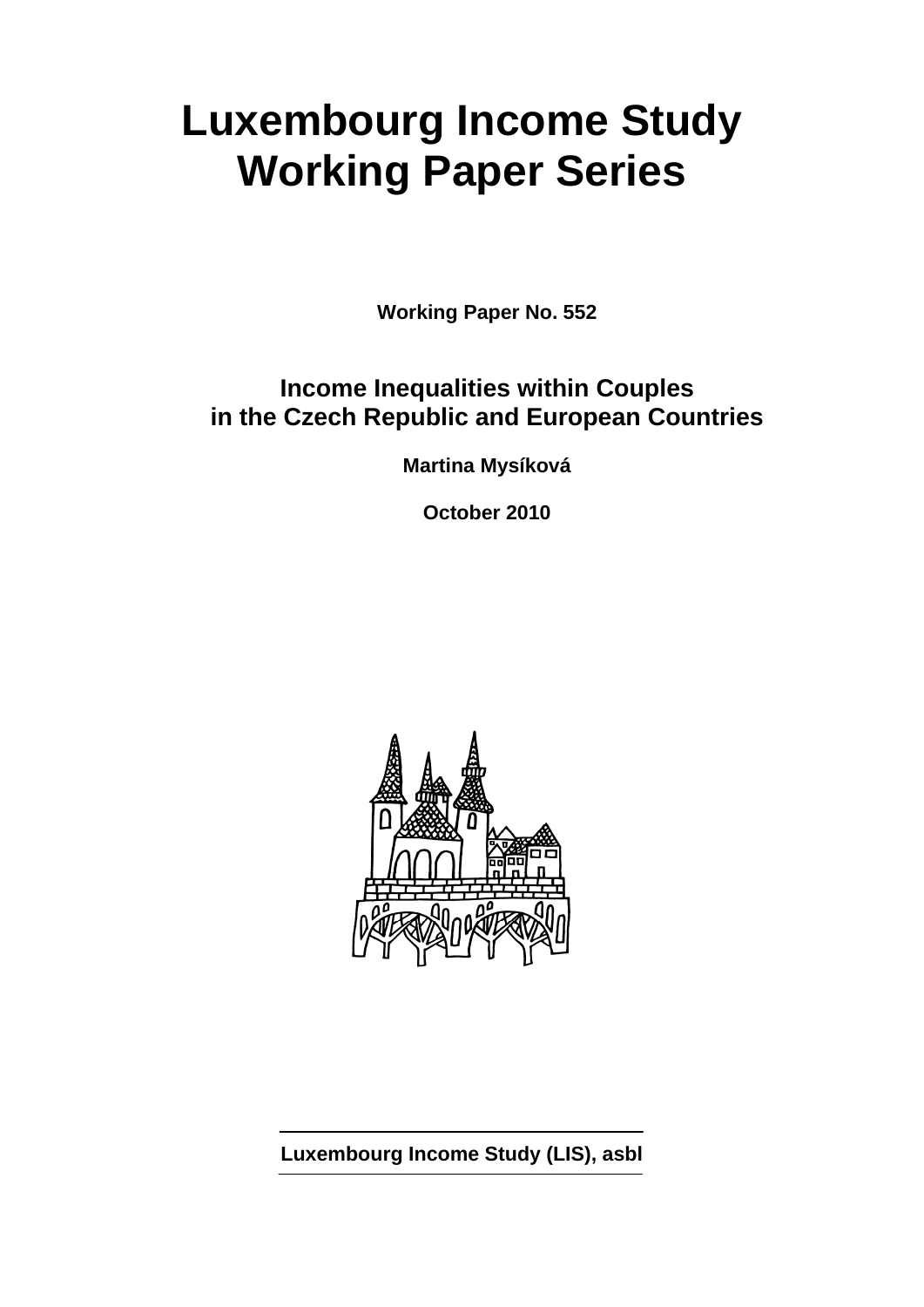# **Income Inequalities within Couples in the Czech Republic and European Countries**

#### **Martina Mysíková**

Institute of Economic Studies, Charles University in Prague, Institute of Sociology of the Academy of Sciences, Prague

#### **Abstract:**

This study analyses the income distribution within couples in the Czech Republic and ten European countries using the EU-SILC 2005 database. Data from the Luxembourg Income Study (LIS) database supplement the analysis with previous period (1986–2000). Women, on average, contribute less to a couple's income than men. Among the included countries, within-couple income inequality tends to be lower in the new EU member states than in the old ones, with the Czech Republic being the exception. Within-couple income inequality has two crucial factors: employment of female partners and, subsequently, their wages. In the context of the first, the inter-generational transmission of the traditional model of the family proved to have a significant negative impact on the female employment decision mainly in the old EU member states. Finally, gender wage gaps between men and women who live in a couple were examined and compared with the gender wage gaps for single individuals. The gender wage gap proved to be higher for cohabiting individuals than for singles even after adjusting for gender differences in individual and job characteristics.

**Keywords:** gender wage gap, traditional family model, within-couple inequalities.

**JEL classification:** D19, J31, J79.

\_\_\_\_\_\_\_\_\_\_\_\_\_\_\_\_\_\_\_\_\_\_\_\_\_

This paper was written with the support of the Grant Agency of the Czech Republic, Grant No. 403/08/1369 "Individuals and Households in the Czech Republic: Transformation Changes and Cross-National Comparison". The EU-SILC datasets 2005 were made available for the project on the basis of contract no. EU-SILC/2007/16, signed on 3 August 2007 between the European Commission, Eurostat, and the Institute of Sociology, Academy of Sciences of the Czech Republic. The author, not Eurostat, is solely responsible for the results.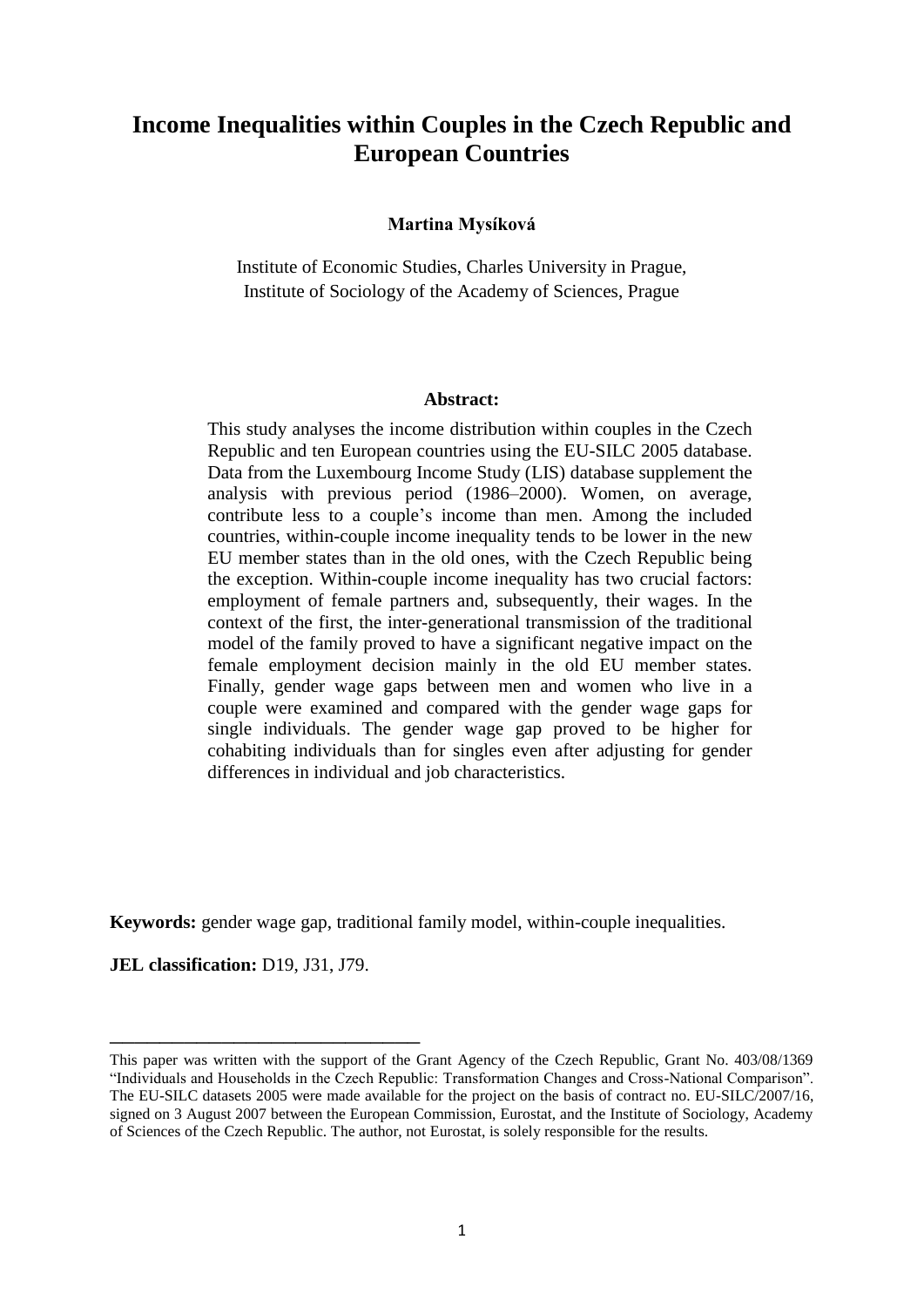# **1. Introduction**

Most studies dealing with income inequality consider the individual and/or household as the basic unit of research. However, the analysis of income inequalities from an individual/household point of view does not fully describe the individual's position in income distribution. The fact is that society is highly structured in terms of internal household organization, too. It follows that both approaches mentioned above ignore income re/distribution within the household, and this can distort the picture of the relationship between people's financial and social well-being.

The within-household income distribution can be of great importance, especially in transition countries. The transition from communist-style compulsory employment (i.e. almost full employment of both men and women) to a diversified labour market with increasing gender income inequality may considerably change within-household bargaining. Since this field has not been examined sufficiently in the Czech Republic, we know little about within-household gender issues in the process of transition. Therefore, I will try to fill this empirical gap by producing a detailed description of wage differentials in couples (both with and without children) and comparing the results with selected transition and West European countries.

The results obtained should deliver new insights into problems that are highly relevant, not only to post-communist societies, but also to highly developed countries. For instance, partnership (family) relations are changing, especially in developed countries. More specifically, there is a mismatch between the changing within-family earnings distribution in favour of women and the traditional division of roles within the family.<sup>1</sup> This may be eroding the traditional family model, which has consequences for demographic development. In this regard, the economics of households can deliver some answers that are of potential social and economic relevance.

In terms of the policy relevance of the present research, economic and social policies need adequate instruments to catch the dynamics of the ongoing changes in income distribution and their impacts on social stability. The present research intends to contribute to this. Great importance will be attached especially to a comparison between the transition, the new EU member countries, and the old EU member states. Current within-couple income inequalities might differ between these two groups of countries and the first group's recent experience of communism could be of great importance.

The rest of this paper is organized as follows. The next section provides a literature overview and discusses the empirical proofs of rejection of the assumption of household income pooling. It also outlines in more detail the aims of this study. Section 3 describes the data sources to which the present analyses are to be applied. Section 4 focuses on within-couple income inequality in several steps. First, it discusses the female share of couple income and the biggest contributing factors determining that share across the covered countries. In the second step, it focuses on the employment decision of women living in a couple as the most apparent source of within-couple income inequality. In this context, the main emphasis is put on the inter-generational transmission of the traditional family model. The last part of Section 4 describes gender income inequality within two-earner couples.

Section 5 analyses the wage differentials between women and men living in a couple in general and compares the gender wage gaps for cohabiting and single individuals separately.

**<sup>.</sup>** <sup>1</sup> This topic was discussed, for example, by Rost  $(2002)$ .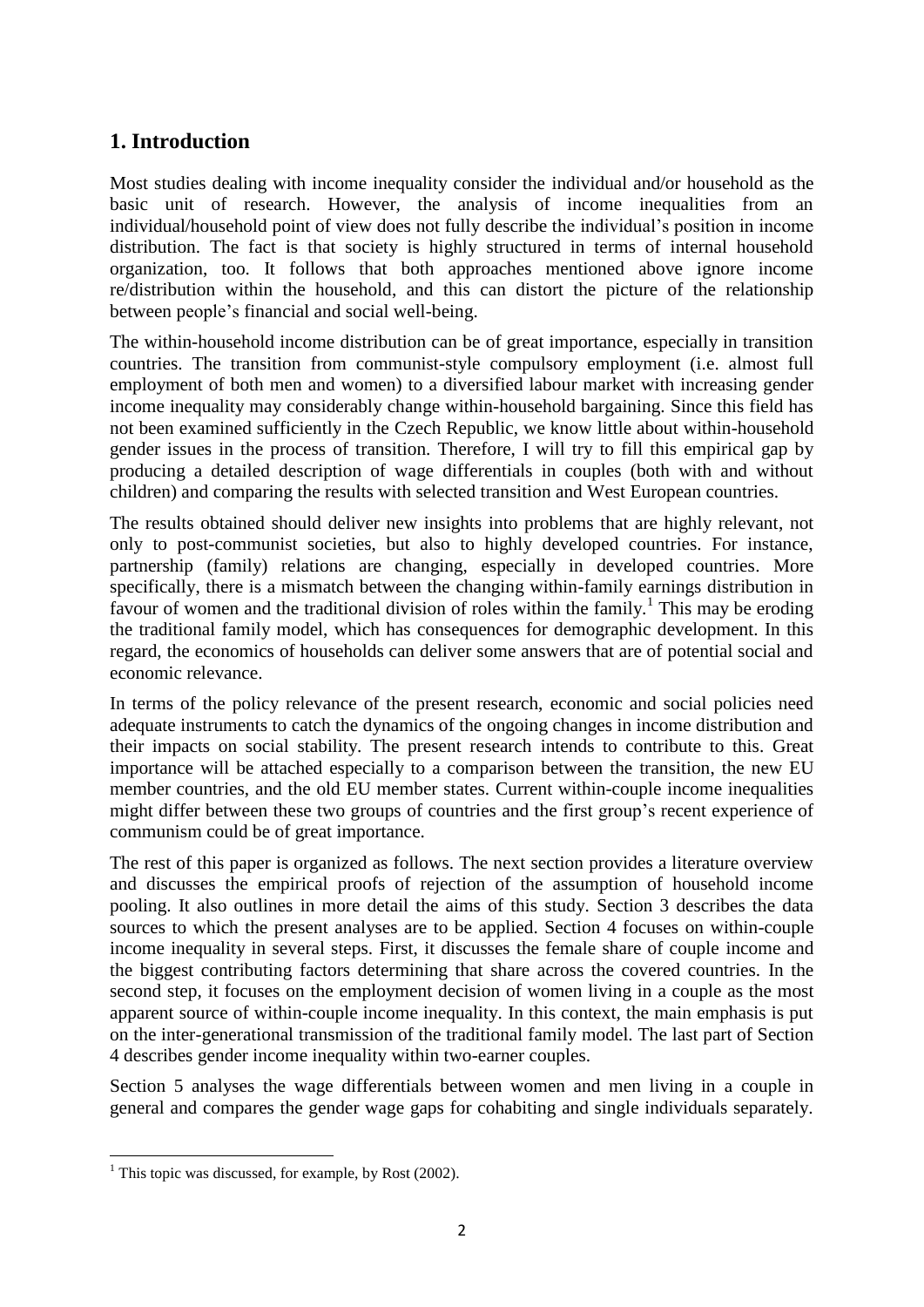The main findings, including comparisons between the old and the new EU member states, are summarized in Section 6.

# **2. Literature overview and new objectives**

Many studies have been carried out that examine the distributional changes at the household level, most of them in order to analyse the impact of social and tax policy changes (see, e.g., Giles and Johnson, 1994, Redmond and Sutherland, 1995). Another type of studies has examined whether increasing income inequality across families can be ascribed to a stronger connection between spouses' earnings (e.g. Schwartz, 2010).

The household can be an appropriate unit if we assume that the individuals who live in the same dwelling share their income and decisions about expenditures. This would conform to the assumptions of the unitary model of household behaviour and income pooling in households.

Bonke and Uldal-Poulsen (2005) stated that about two-thirds of Danish households pool their income. Among all the factors suggested by theory that influence the likelihood of income pooling in the household, they found the duration of marriage and the existence of children to be the only ones with a clear impact.

However, many recent studies have appeared that reject the assumption of income pooling since income distribution within the household influences, for instance, decision-making, expenditures on consumption, and/or the satisfaction of individual household members (see, e.g., Ermish and Pronzato, 2006; Thomas, 1990; Heimdal and Houseknecht, 2003; Browning et al., 1994; Lundberg et al., 1996; Phipps and Burton, 1998; Tiefenthaler, 1999).

Using the Danish expenditure survey, Bonke and Browning (2006) argue that the wife's share of consumption expenditures is higher the higher her share of gross income is. The same authors (2003) proved that women and men living in a couple often report a different level of satisfaction with their financial situation; the wife's share of household income increases her satisfaction while it decreases his. Bonke (2006) shows that the share of women's income out of the total personal income in the household is 20% in most Southern European countries, with Portugal being the most extreme. The opposite extreme is in Denmark, where women's income accounts for around 40% of total household income.

Unfortunately, this study does not provide any evidence for the rejection of the unitary household model. Data surveys in the Czech Republic, which is the subject of this analysis, contain no information on consumption expenditures on the individual level and no subjective variables such as satisfaction with one's financial situation, both of which are commonly used in studies of the income pooling hypothesis.

Therefore, based on the existing empirical evidence, we only can assume that the withinhousehold income distribution to a certain extent influences the position of women in terms of bargaining power, consumption decisions, and welfare. Unequal access to financial resources within couples could have a significant impact on the living standard and well-being of both partners. Instead of trying to accept/reject the income pooling hypothesis, this study will analyse income inequality within couples in several steps and compare the findings among European countries.

Figari et al. (2007) explored the effects of tax and benefit systems on differences in income and in incentives to earn income among men and women within couples in 11 old EU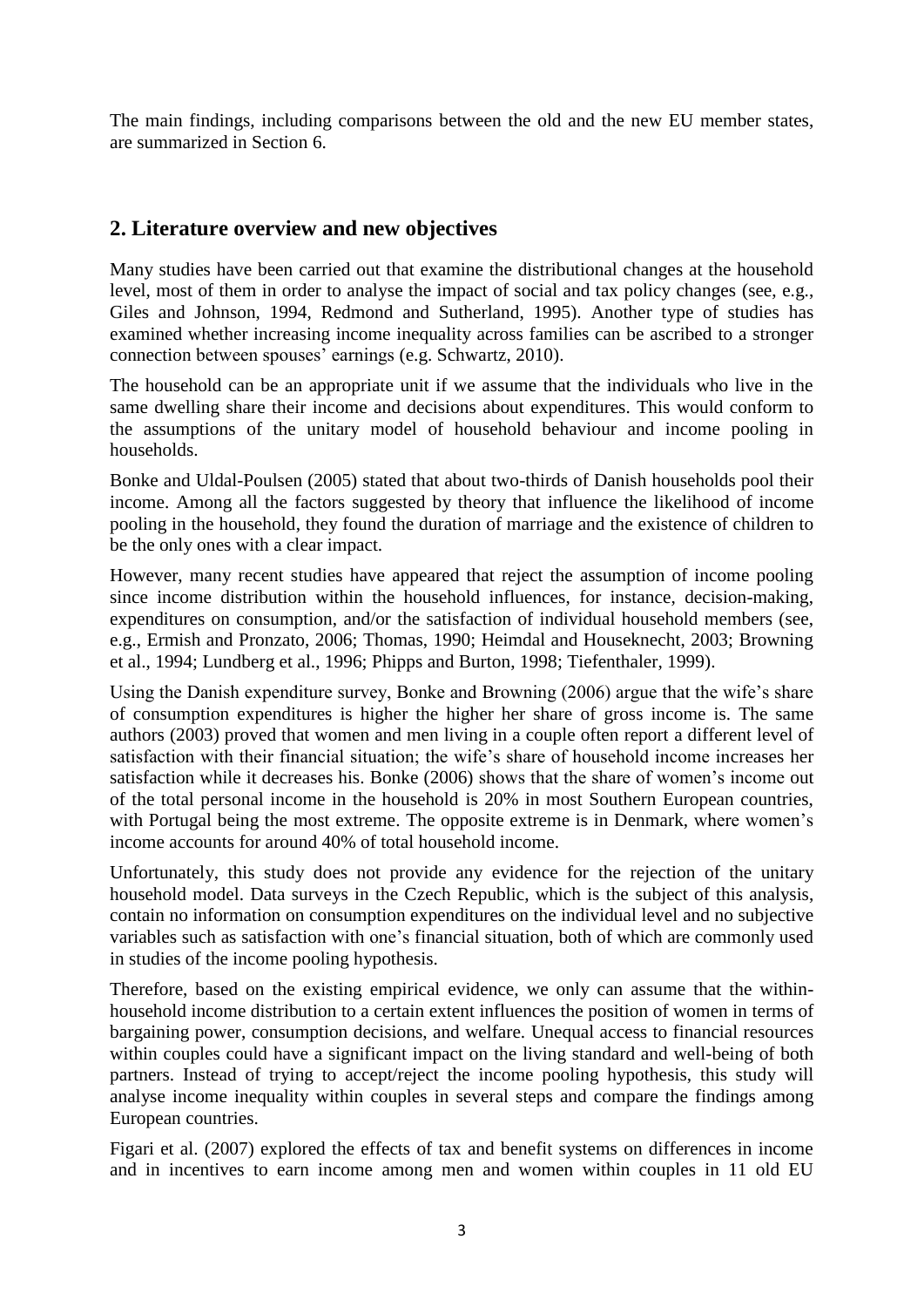member states. They found that women contributed least to pre-tax and benefit income in Greece and most in Finland. The tax-benefit systems equivalised couple incomes the most in Austria and Finland.

Unlike the majority of the above-mentioned studies, the analysis in this paper includes both old and new EU member states and stresses the differences between them. This will provide a valuable basic insight into the potentially unequal financial and social well-being of partners and the impact that the new EU member states' previous experience of a communist regime might have on this.

It is obvious that the main factor contributing to within-couple income inequality is the economic activity of both partners. Given that, generally, women contribute less to the household income than men do and female labour market participation is typically lower, I consider the economic activity of female partners to be crucial. I aim to quantify the factors that influence the employment decision of cohabiting women since this is the factor that explains the greatest part of within-couple income inequalities. Using logistic regression I will examine the individual and household characteristics that contribute to the employment of female partners. In addition to the usual variables that influence the a woman's decision to work, such as education, age, the number and age of children in the household, and unearned income, I intend to apply variables that could depict the relationship between the characteristics of a couple and decision-making.

In this context, of main interest is the traditional division of female and male roles and the extent to which this still influences decision-making within couples in society today. Couples in which the male and/or female partner grew up in a 'traditional family model', that is, in a family where the father was the breadwinner and the mother was a housewife, could be influenced by this tradition. The inter-generational transmission of the traditional division of roles could have an effect on whether women in such couples work or not. In the next step, the analysis focuses on two-earner couples and outlines the characteristics that contribute most to within-couple income inequality.

Finally, to stress the income disparities between individuals living in a couple and singles in general, I compare the gender wage gap and its structure separately for individuals living in a couple and singles.

### **3. Survey data**

The main part of this analysis is based on data from the EU–Statistics on Income and Living Conditions (EU-SILC) household survey. This survey is uniform and compulsory for all EU Member States, so it provides data suitable for cross-country comparisons. Information is collected on households (mainly information on living conditions, joint income, and joint social allowances) and individuals (individual and job characteristics, wages, income, and social allowances).

This study draws on the first wave of the survey (EU-SILC 2005), because that wave included an ad hoc module on the inter-generational transmission of poverty in the given year. These additional data provide us with information on the family circumstances in which the individuals grew up. Respondents answered questions about their parents, such as the parents' economic activity, occupation, and education when the respondents were teenagers.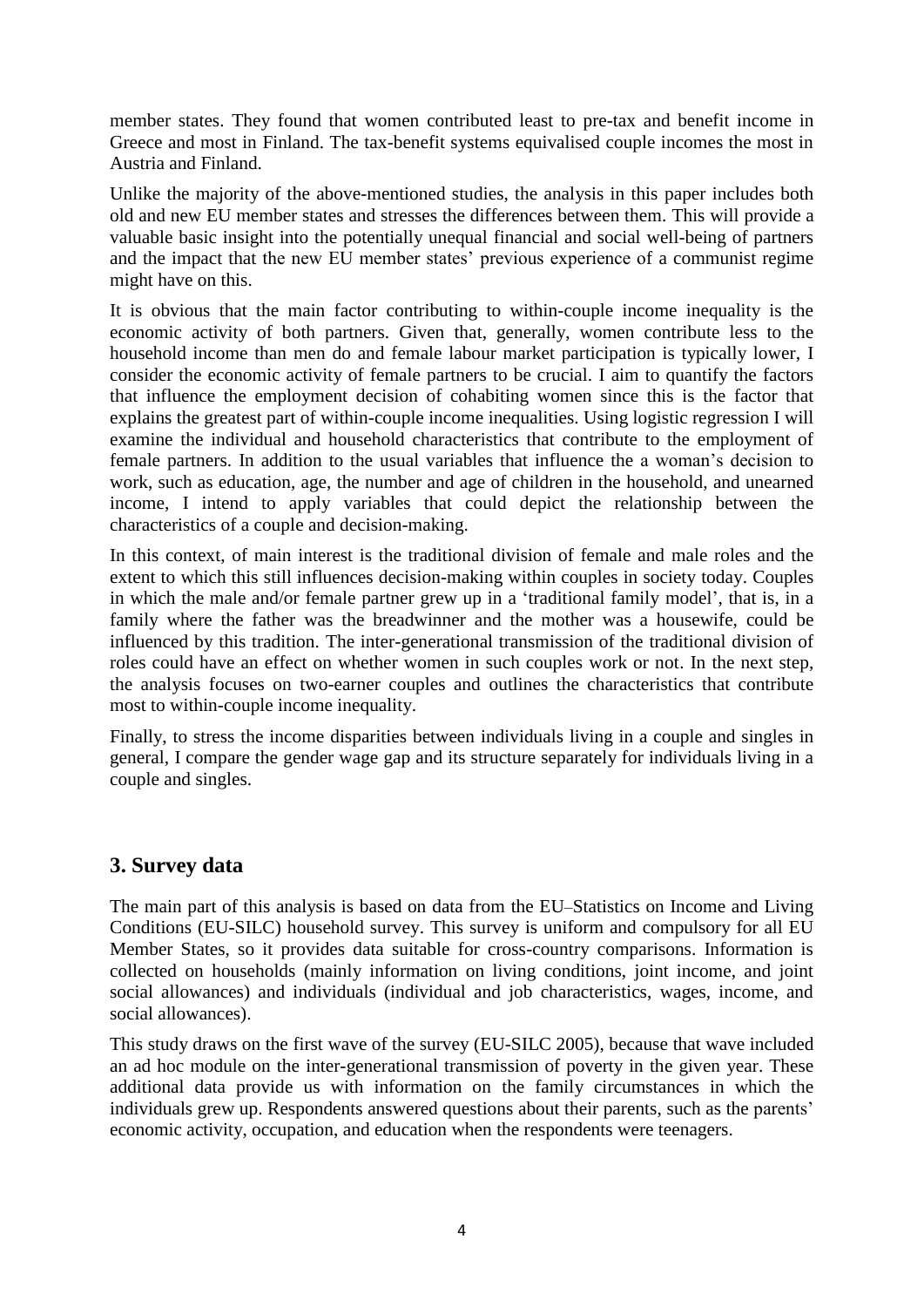Only countries that provided information on both gross and net income data and contained the full battery of the module variables were included in this analysis. Besides the Czech Republic, ten other European countries were involved: Austria, Belgium, Germany, Estonia, France, Hungary, Lithuania, Luxembourg, Poland, and Slovakia.<sup>2</sup> For the sake of brevity, I call the six new EU member states (Czech Republic, Estonia Hungary, Lithuania, Poland, and Slovakia) 'NMS', while the other five included countries, the old EU member states (Austria, Belgium, Germany, France, and Luxembourg), are called 'OMS'.

The sample used in the analysis of within-couple income inequality consists of couples living in the same household irrespective of the legal status of their partnership. I excluded couples in which at least one member is collecting a retirement pension and couples who share their household with other adults. Other adults are considered individuals aged 25 and over or individuals aged 16 to 24 who earn their own income or live without their parents. I define dependent children as those under the age of 16 and those between the ages of 16 and 24 who do not have their own earned income, live with parents, and are not in a couple themselves. In other words, the sample includes households of two adults living in a partnership in which the only other members, if there are any, are their dependent children. This is so the male and female shares of income represent the total household income.

Because the analysis requires working age couples and the ad hoc module on the intergenerational transmission of poverty was applied only to individuals aged 25 and over, I set an age limit on the couples so that all the adults are aged 25 to 65. I decided to exclude couples in which the male or the female gross or net income was negative and in which the couple's total gross or net income was non-positive since in these cases I cannot determine the share of women's income ranging from 0 to 1.

The characteristics of the countries in the sample are presented in Table A.1. Couples in Lithuania, Poland, and Slovakia are more likely to be legally married, to have children and to be younger than in the other countries studied. Couples in which women are the sole earners are more common in Lithuania and Poland than elsewhere.

Two-earner couples are the most common in Slovakia, Estonia, and France. France and Estonia have the lowest marriage rates. Estonia also has the largest share of couples in which the woman has a higher level of education than the man (35%), while the share of such couples is extremely small in the Czech and Slovak Republics (10%). In the Czech Republic and in Slovakia, educational homogamy appears to be much higher than in the other countries studied—75% and 77% of couples, respectively, have the same level of education.

Childless couples are more common in Germany, Belgium, and Austria. Austria, Germany and Luxembourg have the largest shares of couples in which the man has a higher level of education than the woman (30%, 29%, and 25%, respectively). In these countries and in Hungary, the man is relatively often the only earner (29%, 29%, 33%, and 29%, respectively).

As far as the legacy of the traditional family model is concerned, the share of couples in which at least one of the partners grew up in a traditional family is smaller in the postcommunist, new EU member states, where employment was compulsory under the previous regime. The share of such couples ranges from 66% to 83% in the old EU member states, while from only 10% to 26% in the NMS, with the exception of Poland and Hungary, where the figure is approximately one-third of all couples.

1

<sup>2</sup> Hungary and Slovakia lack variables for net (after-tax) incomes. However, this analysis focuses mainly on a comparison of Central European countries, so Hungary and Slovakia are included.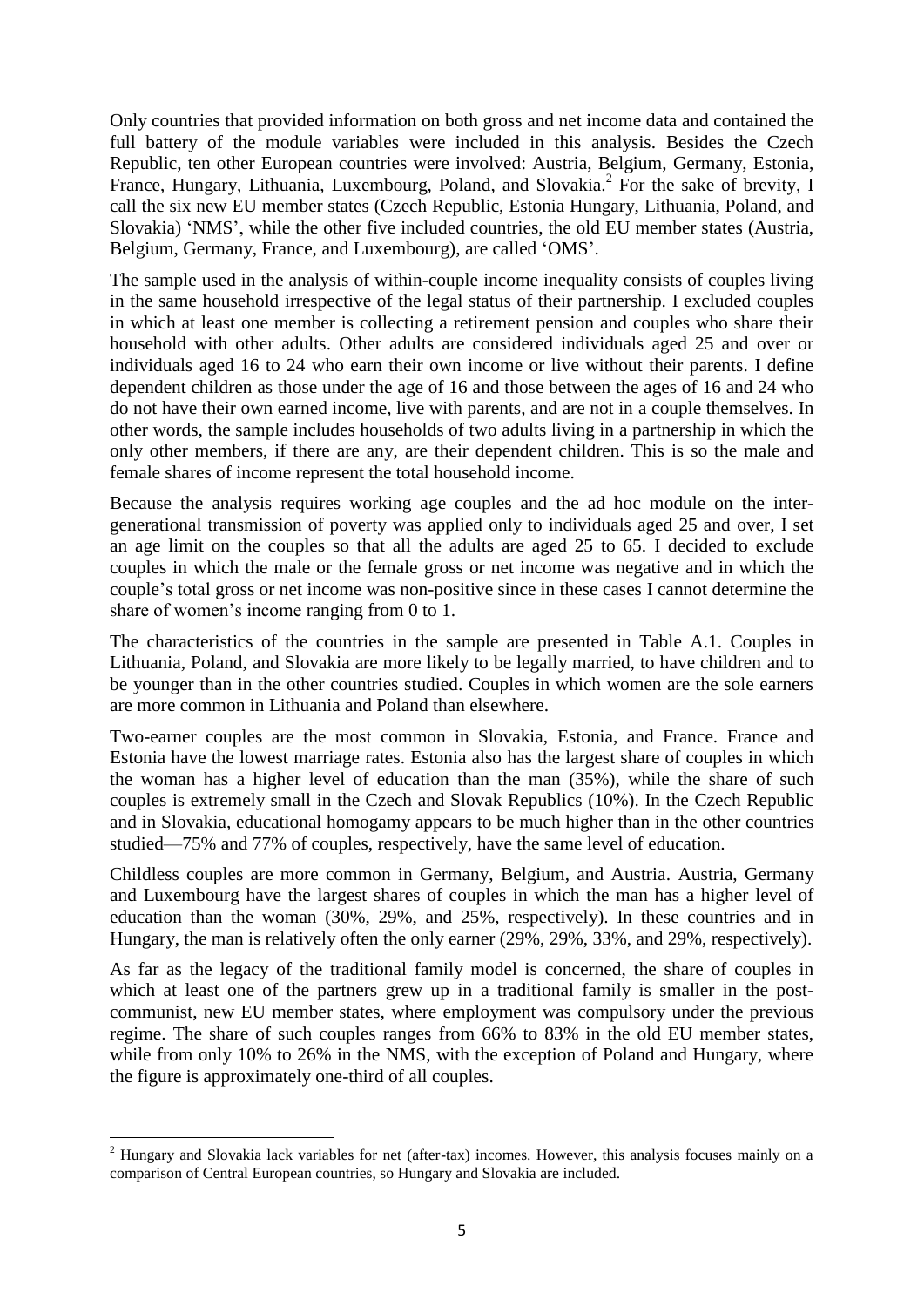The findings in sub-subsection 4.2, which focuses on two-earner couples, are enriched by data from previous years drawn from the database of the Luxembourg Income Study  $(LIS)^3$ . The LIS database ex-post harmonizes datasets available for various countries as much as possible so that the datasets represent a highly suitable source for international comparisons. However, not all the information required for this analysis is provided. Most countries lack information on income from self-employment at the individual level and usually provide gross or net wages only. Therefore, the findings can be limited to two-employee couples only, applying the same restrictions on household structure as mentioned above.

The data sample used in Section 5 comparing the gender wage gap for cohabitating and single individuals employs two sub-samples. In the sub-sample of cohabitating persons (both married and not) the restrictions that were applied to the couple sample are relaxed.<sup>4</sup> The sample thus consists of a sub-sample of all cohabitating adult persons and a sub-sample of adult singles, aged 16 to 65 irrespective of the presence of other household members. The methodology applied to examine the gender wage gap required further sample variations which are discussed in the methodological part in Section 5.

### **4. Inequality within couples**

The indicator used to measure within-couple income inequality is the female share of total couple income. Table 1 shows the female share of total gross income (earnings from employment and self-employment) according to household characteristics and the effects of the tax and benefit system.<sup>5</sup> The extent to which taxation (plus social contributions) and social benefits bring the female contribution to couple income closer to 50% indicates the rate of the equalizing function of the tax and benefit systems.

#### **Table 1**

1

The female share of couple gross income is the smallest and thus gross income inequality within couples the highest in Luxembourg (25.6%), followed by the other old EU member states and by the Czech Republic (32.6%). Within-couple gross income inequality is lower in all the new EU member states studied—it is the lowest in Slovakia (41.3%), followed by Lithuania (40.9%).

 $3$  For details, see www.lisproject.org. The data-files of most countries were taken from waves III and IV (only wave III for Slovakia since personal data file is not available in wave IV). The analysis was supplemented with wave II in Poland and wave V in France. Specific years are stated in Table 3. LIS database does not contain Lithuania. Estonia is included only in wave  $\overline{V}$ , however, relevant personal income data are missing.

<sup>4</sup> Couples living with other adults in the household, couples where at least one member collects a retirement pension, couples with total non-positive income, and individuals under the age of 25 are no longer excluded.

 $\frac{5}{5}$  Annual income is applied. For the Czech Republic, the missing net income from self-employment was imputed. I computed the net values according to the tax-system framework valid in 2004, including joint taxation for married couples with dependent children. However, the net values of income from self-employment can be undervalued since I am not able to apply all tax deductible items due to a lack of data. Disposable income is defined as net earnings plus (net) social benefits. These benefits consist of benefits received by individuals and benefits received by a household as a whole. Benefits taken into account at the individual level include unemployment benefits, sickness benefits, disability benefits, and education-related allowances. The joint household benefits consist of family- and child-related allowances, housing allowances and benefits related to social exclusion not elsewhere classified—these benefits were split in half between the couple.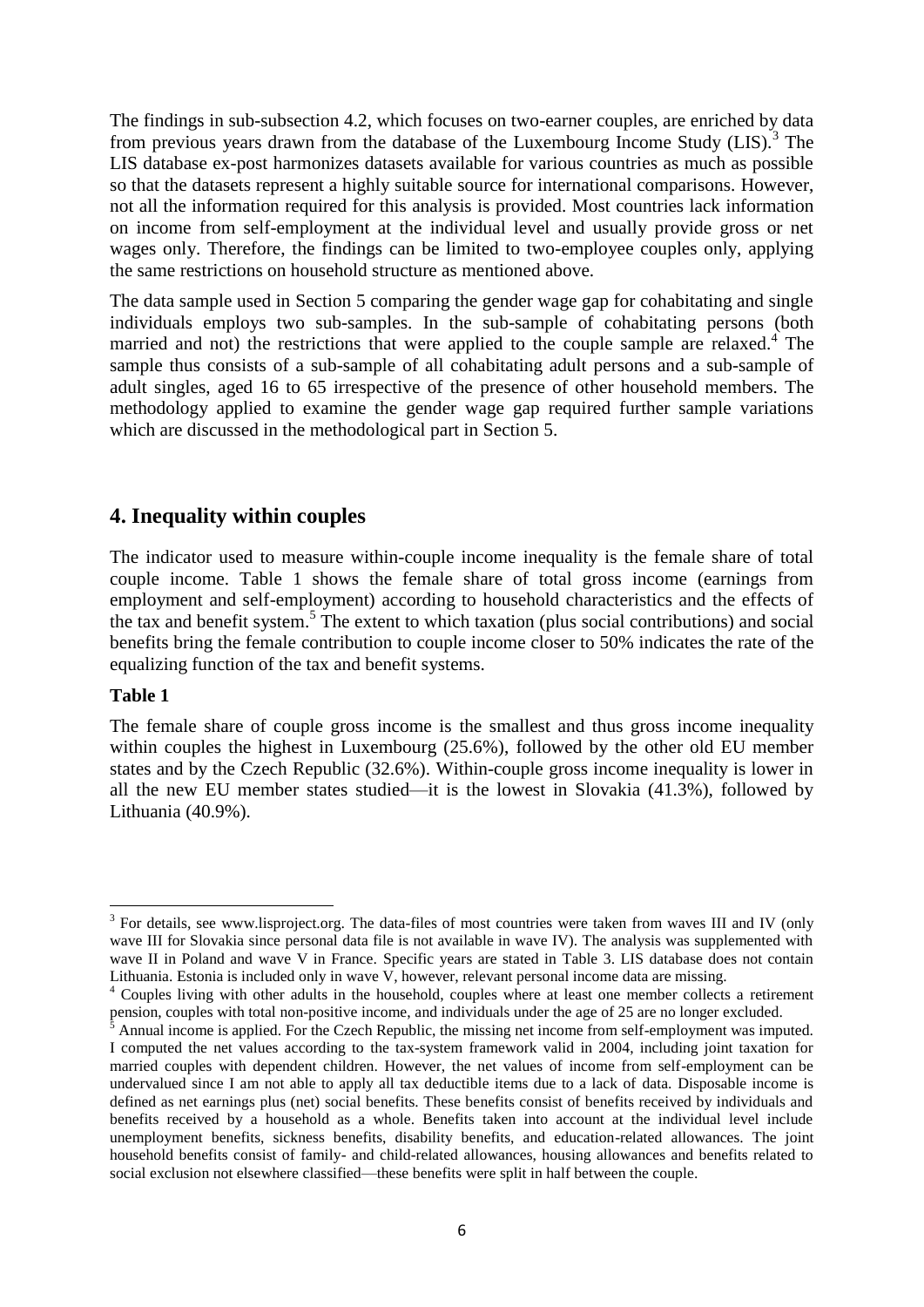The tax system equalizes within-couple income inequality the most in Austria (0.8 pp) and Belgium  $(0.5 \text{ pp})$ .<sup>6</sup> In Estonia, the tax system increases the female share of couple income in more than one-half of the couples.

The social system increases the female share of income the most in the Czech Republic (3.2 pp), Luxembourg (2.6 pp), and Austria (2.5 pp). The benefit system raises the female share of couple income in more than 60% of the couples in Luxembourg and Austria. These are also the countries with the smallest fraction of couples in which the female share of couple income is greater than 50%: women have more disposable income than their partner in only 13.2% of couples in Austria and only 11.6% in Luxembourg. In the Czech Republic, this figure is also relatively small (17.5%).

The total equalizing function of the tax and social systems is apparent in Figure 1. The greater the distance from the  $45^{\circ}$  line, the higher the equalizing effect of the tax and benefit systems. The Czech Republic and the OMS are located lower along the 45<sup>°</sup> line than the NMS.

#### **Figure 1**

Regardless of whether we are considering gross, net, or disposable income, the female share of couple income is considerably higher in the NMS than in the OMS (see Table 1). The only exception is the Czech Republic, which exhibits values similar to the group of OMS. First of all, the female share of couple income is influenced by the economic activity of both partners. If we focus on two-earner couples only, the female share of couple income considerably increases in all countries, as is apparent in Table 1. So in the next section the analysis looks at the employment of women living in a couple, while Section 4.2 is devoted to two-earner couples.

#### **4.1 Female employment and the inter-generational transmission of the traditional family model**

The economic activity of the female partner determines within-couple income inequality to a substantial extent. Men are often the sole earners in the couples; this is least often the case in Slovakia (13% of couples) and most often in Luxembourg, where men are the only breadwinners in almost one-third of couples (see Table A.1). This traditional family behaviour was also very common in Luxembourg one generation earlier: 67% of male partners and 63% of female partners grew up in the traditional family, i.e., in a family where the father was the breadwinner and the mother was a housewife. My aim is to examine whether traditional family behaviour is transmitted between generations.

I assume that in couples where the male and/or female partner grew up in a traditional family there is a greater probability that the female partner does not work, hence within-couple income inequality is much higher. In the majority of the countries analysed, the female shares of income are considerably lower when at least one partner grew up in a traditional family than if neither of the partners grew up in such a family, with the most apparent difference in Germany (see Table 1). The opposite is most apparent in Lithuania.

*4.1.1 Methodology*

**<sup>.</sup>** <sup>6</sup> Hungary and Slovakia are not considered since there are no data on net incomes.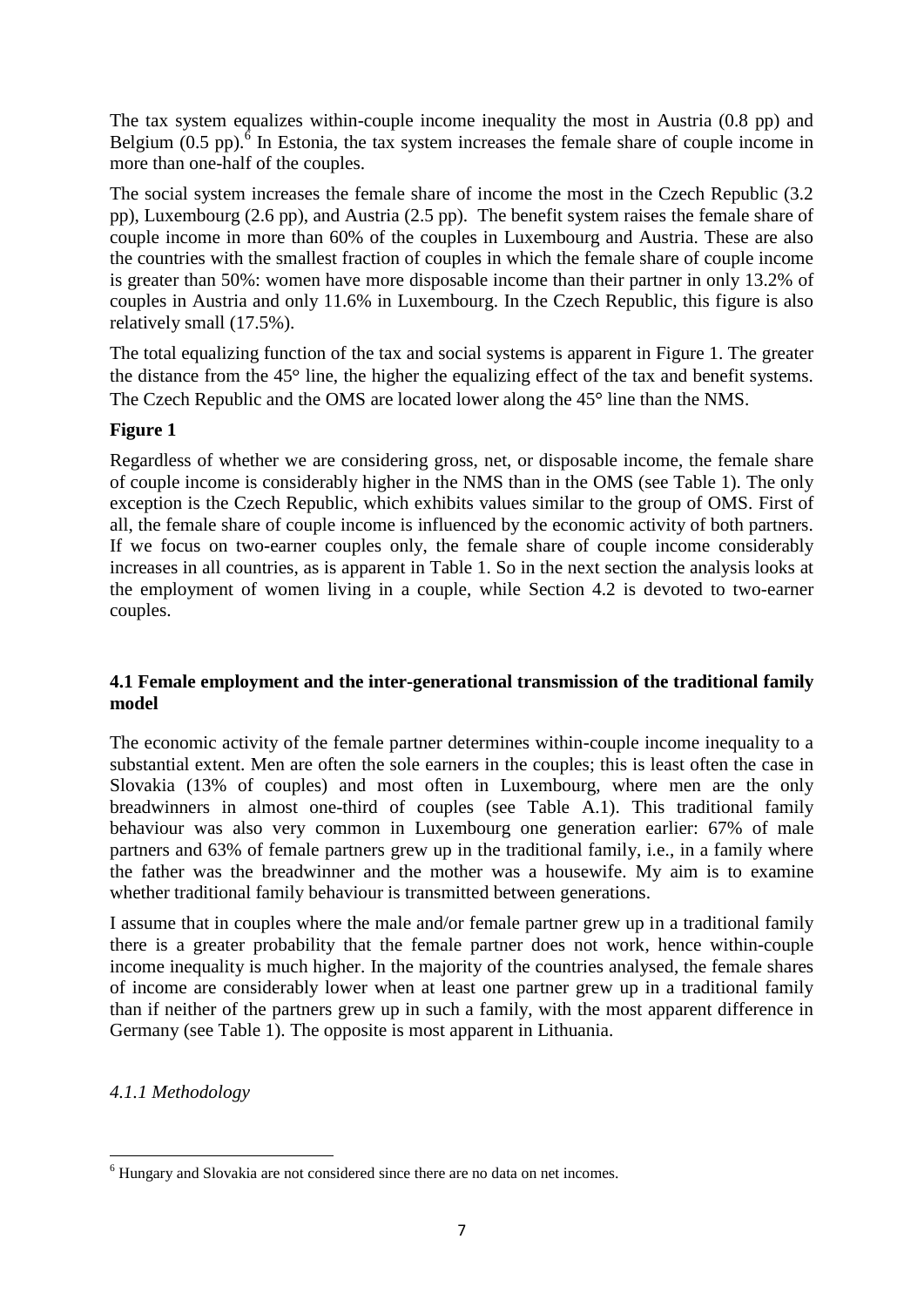I applied a logistic regression to demonstrate the impact that growing up in a traditional family has on the current employment of women living in a couple. The dependent variable in the logistic regression takes the value 1 if the female partner worked the prevailing part of the year in 2004 and 0 otherwise. The logistic model is as follows:

#### *ln*  $[p/(1-p)] = \beta_0 + \beta_i X_i$ , ,  $\hspace{1.6cm} (1)$

where *p* is the probability that the female partner worked and vector  $X_i$  includes all the explanatory variables. The explanatory variables included in equation (1) are dummy variables that equal 1 if the male and the female partner grew up in a traditional family (*M\_TRADITION* and *F\_TRADITION* respectively) and 0 otherwise. The list of other control variables includes: female education, the educational gap between partners, the woman's age, the age gap between partners, unearned income, the presence of children, marriage, and economically inactive male partner.

The education of the female partner is represented by dummies for medium and high education.<sup>7</sup> Given that education levels exhibit a positive influence on potential wages, education levels are expected to have an impact on the decision to work. Supposing that partners divide their 'labour supply', the partner with a higher education level should be the one who is supplying her/his labour since her/his potential wage is higher. Therefore, the relative education level of the male partner could also have an impact on the female partner's work decision. Relative education is represented by dummies for a male education level higher and lower than his partner, measured in the number of years.

The age of the female partner is represented by dummies for three age groups. Since age often serves as a proxy for work experience the reason for including the age gap between partners in the form of four dummies for age differences is similar to the justification for including the education gap. Moreover, Bonke (2006) suggests that the older the male partner is relative to his partner, the more he finds himself in a position as a breadwinner and if, on the contrary, the female partner is older than her partner, a dual-earner family/household is more likely.

Unearned income includes various social benefits and allowances and other non-work income, e.g., rental income and inter-household transfers. This variable is represented by a dummy that takes the value 1 if a couple's unearned income was greater than half of the atrisk-of-poverty threshold in 2004 and 0 otherwise. 8 The presence of children is represented by three dummies for children aged 0 to 2, 3 to 5, and 6 to 15. Married couples are represented by a dummy variable. The last variable is determined by a dummy for an inactive male partner, which denotes male partners who did not work for at least six months in the reference year.

#### *4.1.2 Results*

The results are stated in Table 2. Growing up in a traditional family proved to be insignificant for both male and female partners in almost half of the included countries. Among the new EU member states (NMS), growing up in the traditional family was significant only for the male partner in Hungary and the female partner in Slovakia. In Hungary, the odds ratio stands at 0.737, which means that female partners' employment is approximately three-quarters as

<sup>1</sup> <sup>7</sup> High education (tertiary) – ISCED levels 5 and 6; medium education (upper secondary) – ISCED levels 3 and 4; low education  $\overrightarrow{'}$  ('basic') – ISCED levels 0, 1 and 2.

 $8$  The "at-risk-of-poverty threshold" is defined as 60% of the national median of total disposable household income. I derived the at-risk-of-poverty threshold by taking into account all the households included in the EU-SILC 2005 dataset. The absolute level of the at-risk-of-poverty threshold differs among countries.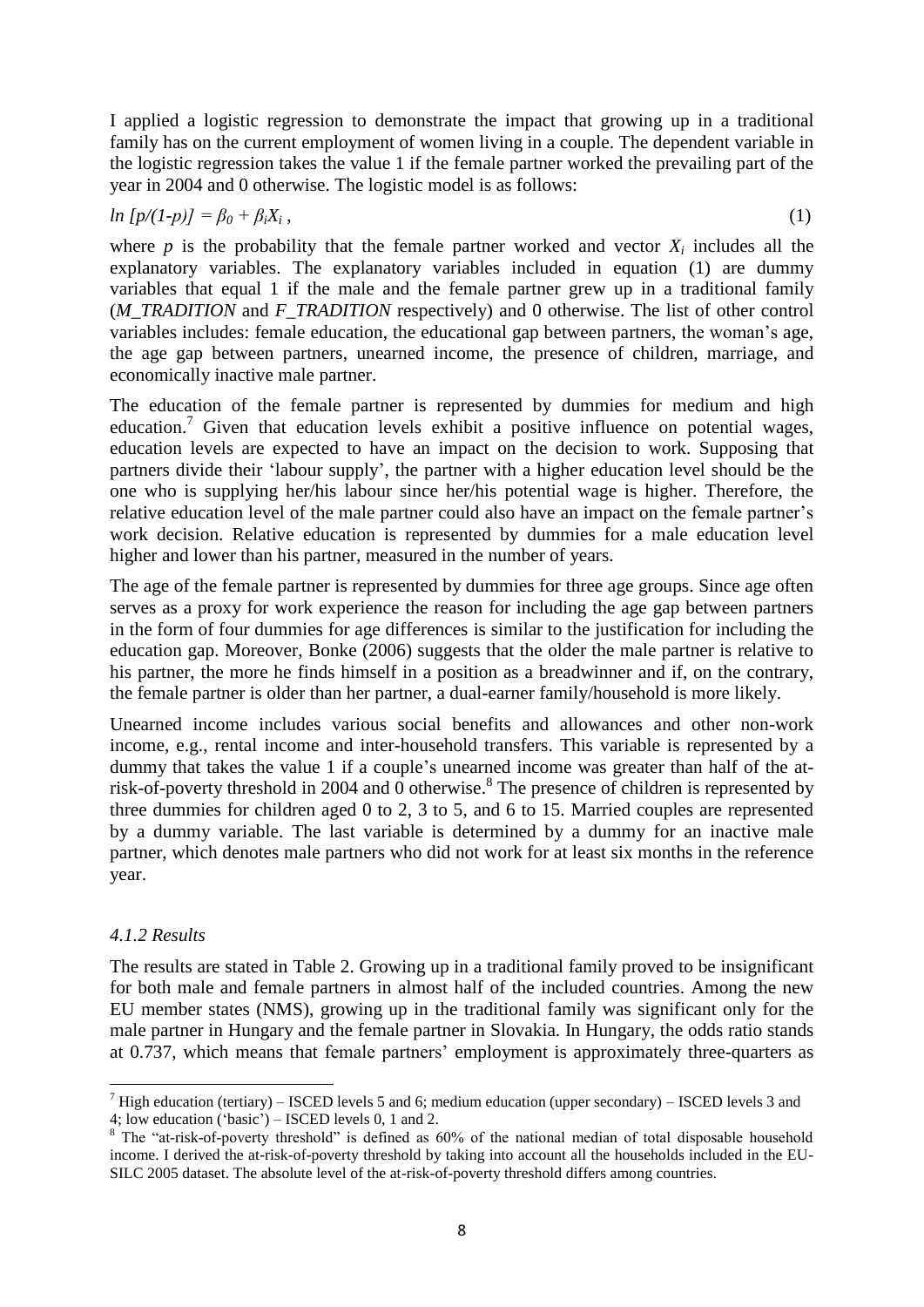likely to occur among women whose partner grew up in the traditional family than among those whose partner did not. For women who grew up in a traditional family the odds ratio indicates a positive but insignificant impact on female partners' employment (1.281).

Slovak data confirmed a significant negative influence of women growing up in a traditional family (0.465), while the odds ratio for men growing up in a traditional family proved insignificant but still indicating a negative impact on current female employment. In the remaining NMS studied, the odds ratios of both males and females growing up in a traditional family exhibit an insignificant and negative impact on female employment, except among Lithuania and Estonian men.

Among the OMS, growing up in a traditional family proved to be significant for both men and women in Germany and either for men or for women in Austria, France, and Luxembourg, while it was insignificant for both in Belgium. German women who grew up in a traditional family or whose partner did are less likely to work (significant odds ratios 0.824 and 0.813, respectively). In Luxembourg, the probability that a woman in a couple worked was significantly increased by her having grown up in a traditional family, and this was the only case among the countries studied of the women's or men's traditional background having a significant positive impact (see Table 2).<sup>9</sup>

#### **Table 2**

The results indicate that there tends to be a difference between the old and new EU member states—the inter-generational transmission of the traditional model of family is more apparent among the OMS than among the NMS. This confirms my supposition, since the couples in the post-communist new EU member states were raised in an environment of almost full employment. Therefore, the traditional model would not have been transmitted to a similar extent as in the OMS. However, there are some exceptions: Hungary and Poland are countries where in about one-third of couples at least one partner grew up in a traditional family, followed by Slovakia where this share was 26% (see Table A.1). Indeed, Hungary and Slovakia are the only NMS where the male's or the female's traditional family background proved to have a significant effect. Conversely, no significant effect on current female employment was observed in Poland.

#### **4.2 Income inequality in dual-income couples**

The gender difference in labour market participation is not the only reason for income inequality within couples. Theoretical and empirical evidence of the gender wage gap indicates that even two-earner couples experience substantial income inequality. Therefore, in this subsection, income inequality in dual-earner couples is described.

Table 3 shows the development of the female share of couple earnings in the countries under observation. Since most of the datasets did not provide information on income from selfemployment, only couples made up of two employees are considered. The female share of couple income exhibited relatively high values in Poland (43.3%) and Slovakia (40.8%) in the early 1990s and reached 42.4% in 1994 in Hungary. The 2004 values are even higher and, together with Lithuania, these NMS form a group of countries with relatively low withincouple income inequality. Compared to that the Czech Republic experienced higher within-

**<sup>.</sup>** <sup>9</sup> The impacts of the control variables did not show surprising results and are apparent in Table 2.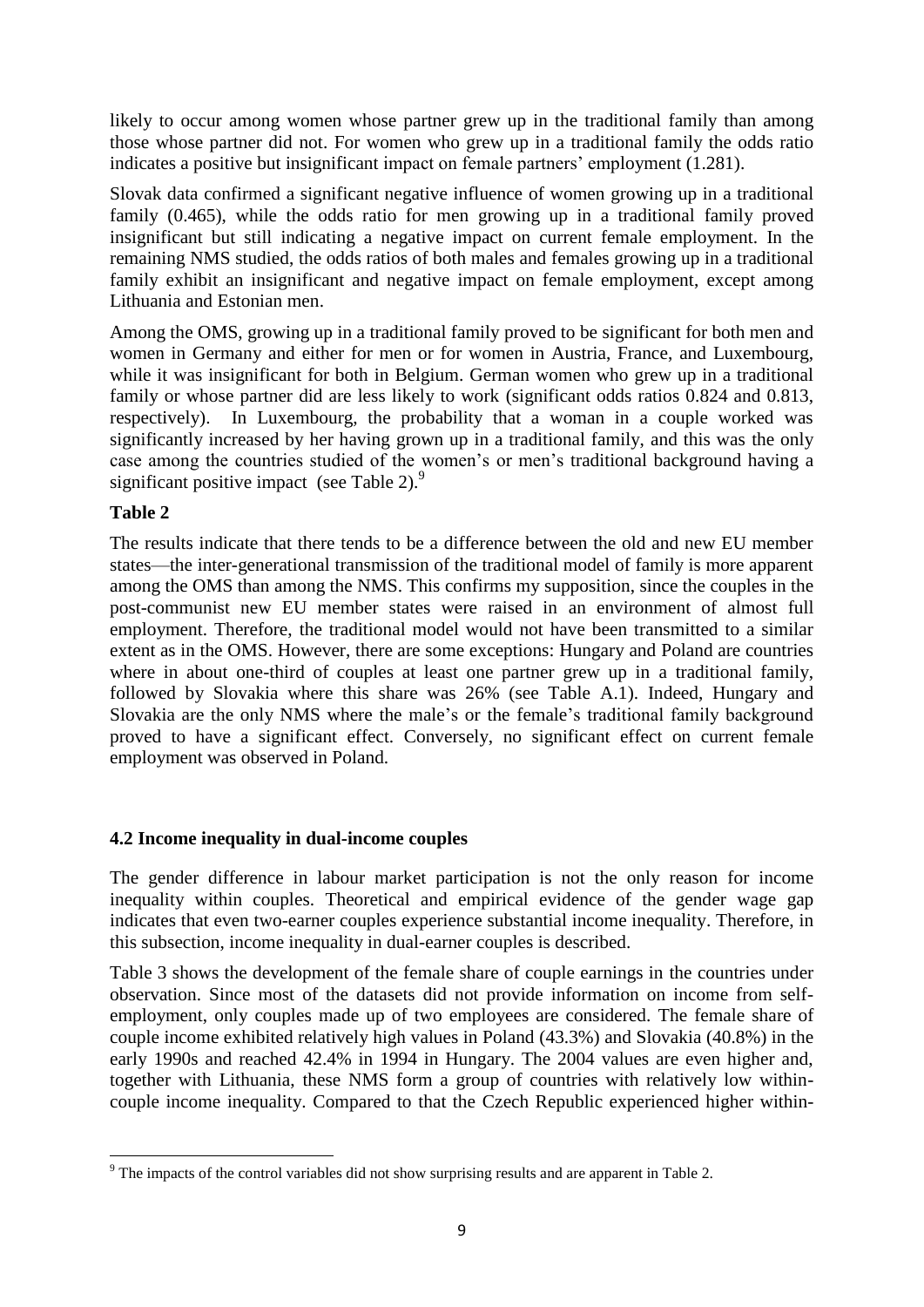couple income inequality and the female share of couple income decreased slightly over the 1990s.

#### **Table 3**

The lowest value of the female share of couple income was recorded in Luxembourg in the early 1990s (31.8%) and this country together with Germany and Austria were the OMS with the highest within-couple income inequality also in 2004. Although there is no straightforward dividing line between the OMS and the NMS, there tends to be a slight difference between the two: the female share of couple income seems to be somewhat lower in the OMS, with a decreasing or fluctuating trend over time, while in the NMS the female share of couple income is relatively high and mostly increasing. The Czech Republic deviates from this latter trend, as the female share of couple income has been moderately decreasing over time and its 2004 value (like in Estonia) was lower than in the other NMS.

Table 4 shows the female share of total gross income (earnings from both employment and self-employment) according to household characteristics as well as the effects of the tax and benefit systems in two-earner couples. Higher female education seems to be the substantial contributor to income equality. There is a significant difference between the average female shares of total gross income according to which partner achieved a higher level of education. In most NMS, near income equality in couples prevails if women have higher education, i.e. the female share of total gross income is approximately 50%.

#### **Table 4**

Figure 2 depicts the female share of couple gross and disposable income in two-earner couples. The Czech Republic together with the OMS are still situated lower along the  $45^{\circ}$  line than the other NMS. Moreover, the female share of gross income is still the lowest in Luxembourg, the equalizing effect of taxes is highest in Austria and Belgium, and the equalizing effect of the social system is highest in Luxembourg, the Czech Republic, and Austria.

### **Figure 2**

Based on the results connected with the characteristics of all the couples in the sample (Table 1) and two-earner couples (Table 4), I can outline some general conclusions: (i) the Czech Republic appears to show features similar to the OMS rather than the NMS; (ii) the female share of couple gross income is lower in the Czech Republic and the OMS than in the NMS; (iii) the redistributive effect of the tax system is highest in Austria and Belgium; (iv) the redistributive effect of the social system is highest in the Czech Republic, Luxembourg, and Austria; and (v) the factors that contribute the most to within-couple income inequality are growing up in a traditional family, the male having a higher level of education, younger age, the presence of children, and marital status.

# **5. The gender wage gap for cohabiting versus single individuals**

The analysis so far indicates the existence of substantial gender income inequality even within two-earner couples. Nevertheless, the preceding analysis only concerned annual earnings, thus ignoring the gender differences in work intensity. So this section focuses on hourly wages. Moreover, the previous results showed that even marriage seems to penalize women in terms of higher within-couple income inequality. There may even be greater gender income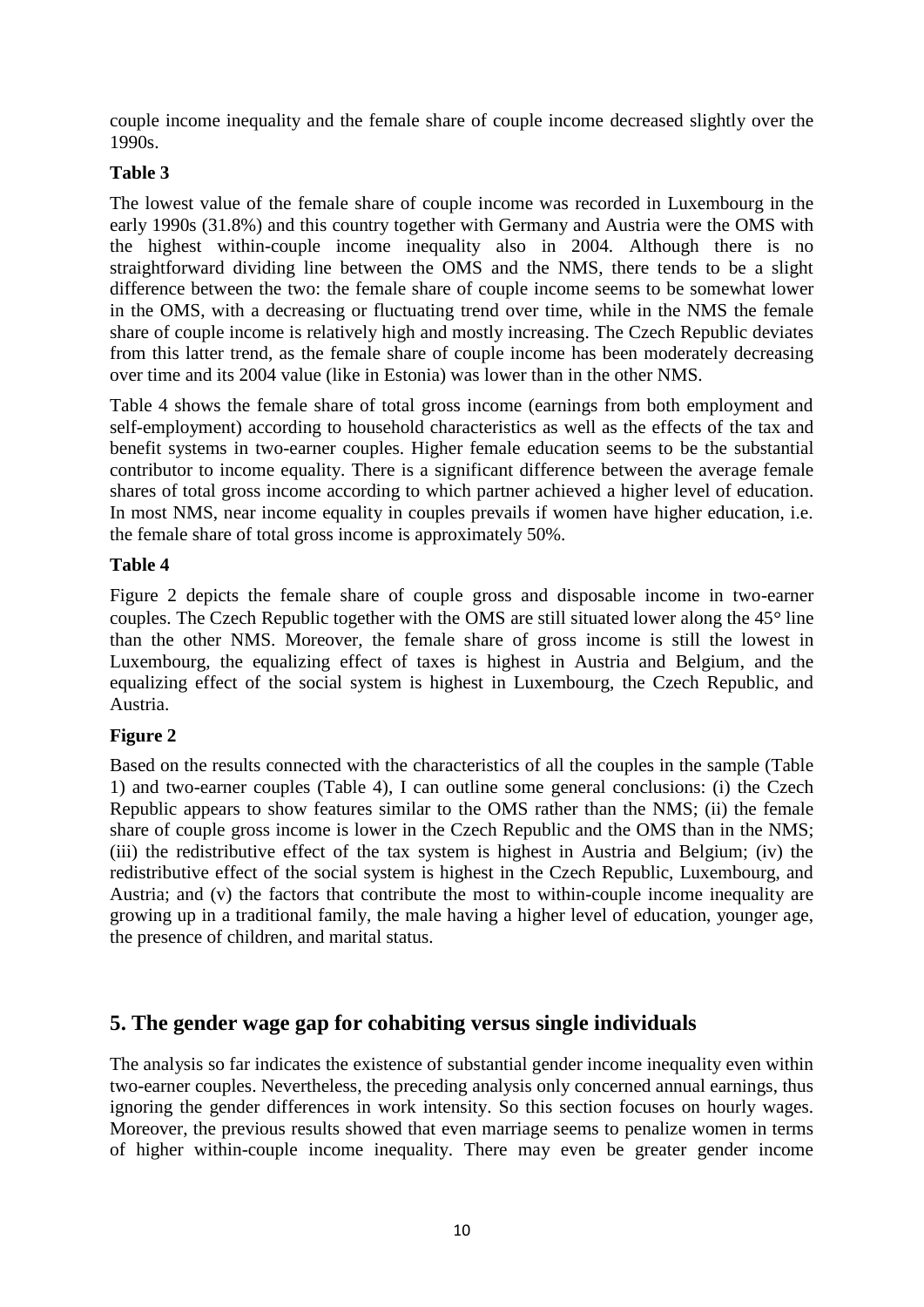inequality among couples than among singles. The aim of this section is to find out whether and to what extent women living in a couple are disadvantaged compared to single females. Figure 3 shows the difference between the mean log hourly male and female wages separately for cohabitating (both married and not) and single individuals.

The biggest gender wage gaps for both cohabiting and single sub-samples occurred in Estonia, followed by the Czech Republic. The gender wage gap is substantially higher for cohabiting individuals in all countries with the biggest difference in Germany and the smallest in Lithuania. Moreover, the average single women's wages are even higher than single men's wages in some countries. There are several possible sources of the differences in gender wage gaps for cohabiting and single individuals. First, male and female wages differ because men and women have different observable individual and job characteristics. Therefore, one reason for higher gender wage gaps for cohabiting individuals might be that cohabiting women have ‗worse' characteristics than single women. This might be related to the process of matching of couples itself or it might be due to the greater responsibilities cohabiting women have for family and/or children, which can cause the deterioration or lesser improvement of some characteristics of cohabitating women relative to single women.

#### **Figure 3**

Second, single women might be treated more equally to men, while cohabiting women might be penalized with lower wages owing to their greater family responsibilities. However, this kind of possible discrimination is hard to measure since there are still other unobserved characteristics that can depict the differences not only between men and women but also between cohabiting and single individuals.

#### **5.1 Gender wage gap decomposition methodology**

Wage regression model estimates are used to provide a deeper insight into the structure of gender wage gaps. As a first step, this study applies the Heckman regression selection model in order to avoid the sample selection bias.<sup>10</sup> The estimated wage function under the selectioncorrected Heckman model is:

$$
\ln W_i = X_i \beta + \rho \sigma_{\varepsilon} \lambda_i + \varepsilon_i^*, \text{ where } \lambda_i = \frac{\varphi(V_i \gamma)}{\Phi(V_i \gamma)} \tag{2}
$$

where vector  $X_i$  includes all explanatory variables of the wage equation,  $\varphi$  and  $\Phi$  signify standard normal density and distribution functions, respectively, *V<sup>i</sup>* represents the vector of explanatory variables of the participation equation that should differ from that included in the wage equation, and  $\rho$  is the correlation coefficient of the wage and participation equations.<sup>11</sup>

The regression model estimating the influence of individual and job characteristics was run both separately for cohabiting and single individuals and for men and women. The Wald test of independent equations was used to prove if  $\rho$  is significantly different from zero and whether consequently there is a selection bias. In cases where the Wald test did not indicate

**<sup>.</sup>** <sup>10</sup> Sample selection bias occurs when working individuals do not create a random sub-sample of the population but differ systematically from non-participating individuals (Beblo et al., 2003).

<sup>&</sup>lt;sup>11</sup> The Heckman model is a kind of two-stage regression where the propensity to participation in the labour market is estimated in the first step (including both employed and non-employed individuals) and then incorporated into the wage regression. For more details, see Heckman (1979) or some of the studies reproducing Heckman's model (e.g. Beblo et al., 2003).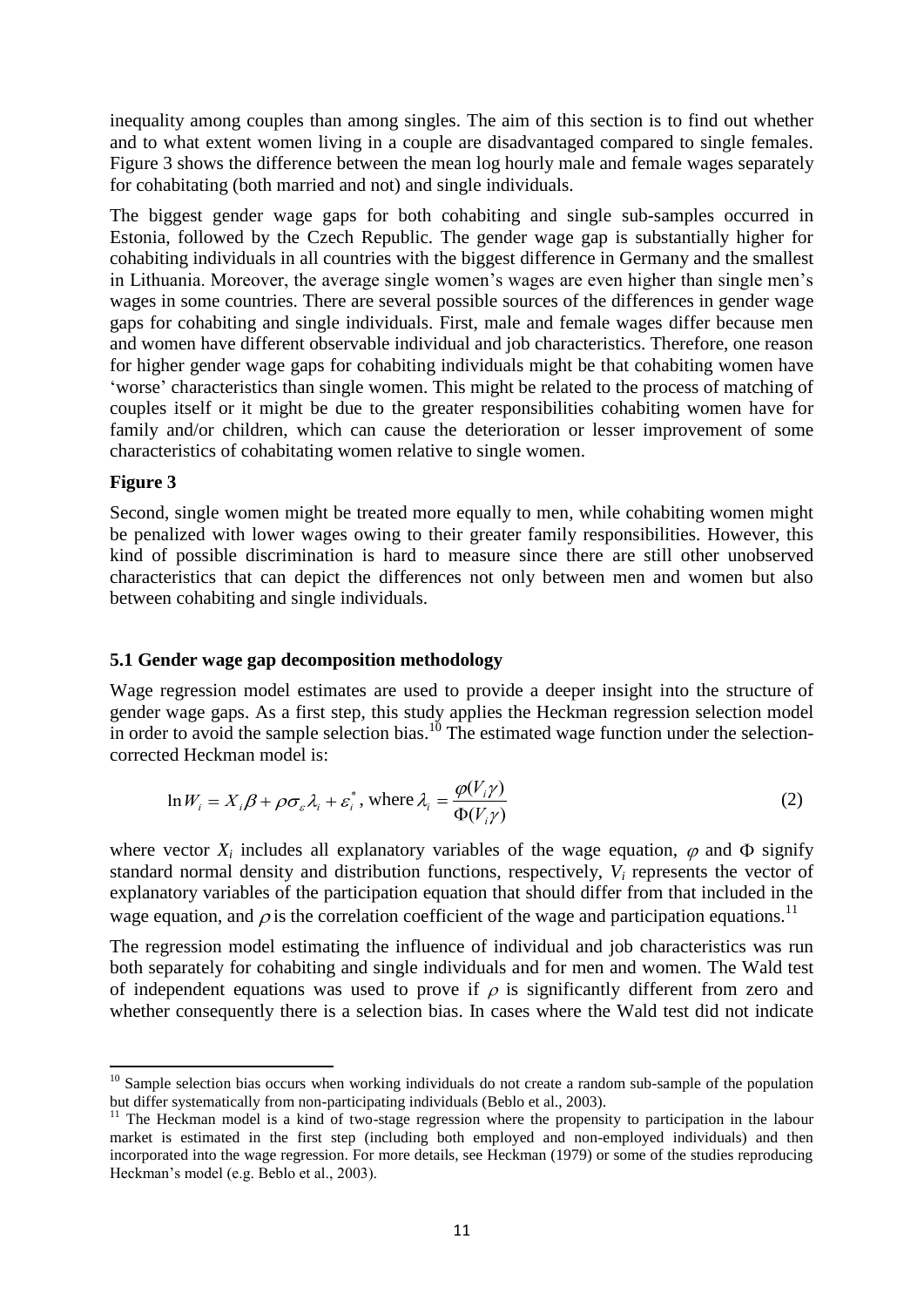the selection bias, standard OLS regression was applied (the second term on the right-hand side of equation (2) becomes zero).

The dependent variable in the Heckman model is the logarithm of the hourly gross wage, which is not obtained directly, but is computed on the basis of the Eurostat definition of the gender wage gap.<sup>12</sup> The explanatory variables included in the male and female wage equations are years of education, years of experience and its square $13$ , two dummies for the size of a local unit where an individual works, a dummy for an unlimited job contract, a dummy for a managerial position, a dummy for living in densely populated cities,<sup>14</sup> and nine dummy variables for occupational groups.

The explanatory variables included in the participation equations are total annual non-earned household income, a dummy for an inactive partner (only for the cohabiting sub-sample), three dummies for children of a particular age,<sup>15</sup> years of education, three dummy variables for age groups, and a dummy indicating a bad health condition.<sup>16</sup>

In the second step, Oaxaca-Blinder decomposition method (Oaxaca, 1973; Blinder, 1973) is applied:

$$
\overline{\ln W^M} - \overline{\ln W^F} = \underbrace{\widehat{\beta}^M (\overline{X}^M - \overline{X}^F)}_{\text{endownent effect}} + \underbrace{\overline{X}^F (\widehat{\beta}^M - \widehat{\beta}^F)}_{\text{remuneration effect}} + \underbrace{(\widehat{\theta}^M \overline{\widehat{\lambda}}^M - \widehat{\theta}^F \overline{\widehat{\lambda}}^F)}_{\text{selection effect}} \tag{3}
$$

where expressions with a bar signify the mean values, *M* and *F* means male and female, respectively,  $\hat{\theta}$  is the estimate of  $\rho\sigma_{\varepsilon}$  and  $\hat{\lambda}$  is the average estimated  $\lambda_i$  from Heckman's equation (2). The endowment effect is a component of the raw gender wage gap that is due to differences in individuals and job characteristics between the genders. Remuneration effect is a part that is due to the differences in the rewards that the two genders receive for their individual and job characteristics. If the Heckman model is applied, a selection effect arises. The selection effect reveals how the raw gender wage gap would change if non-participating individuals started working. If the Heckman correction procedure is not applied for men (women), the correction term for men (women) in equation (3), i.e.,  $\hat{\theta}^M(\hat{\theta}^F)$ , is set to zero.

#### **5.2 Gender wage gap decomposition results**

The gender wage gap decomposition is presented in Table 5 and Figure 4. Table 5 shows the effects expressed in percentages of the difference between male and female log hourly wages (as shown in Figure 3). In the couples sub-sample, the endowment effect is mostly positive, which means that a certain part of the gender wage gap can be explain by men's 'better' characteristics. Mostly positive endowment effects were found also by Nicodemo (2009), who analysed the gender wage gap using the 2006 data for married couples in five OMS countries.<sup>17</sup> The endowment effect in France was substantially lower in her study (less than

**.** 

 $12$  The hourly gross wage is the usual monthly gross income from a person's main job divided by the quadruple of the number of hours usually worked per week in the person's main job, including common overtime.

 $13$  The Hungarian dataset lacks this variable, so a proxy "age minus six minus years in education" was applied.

<sup>&</sup>lt;sup>14</sup> A densely populated area is defined as a local unit with a density of more than 500 inhabitants per square kilometre and where the total population in the unit is at least 50,000 inhabitants.

 $15$  These household characteristics serve as the exclusion restriction that do not enter the wage equations, i.e. variables that affect participation in the labour market without affecting wages conditional on participating.

<sup>&</sup>lt;sup>16</sup> To save space, the results of the regression models (four sets of results for each of the eleven countries) are not presented here, but they are available from the author upon request.

<sup>&</sup>lt;sup>17</sup> France, Italy, Portugal, Spain, and Greece.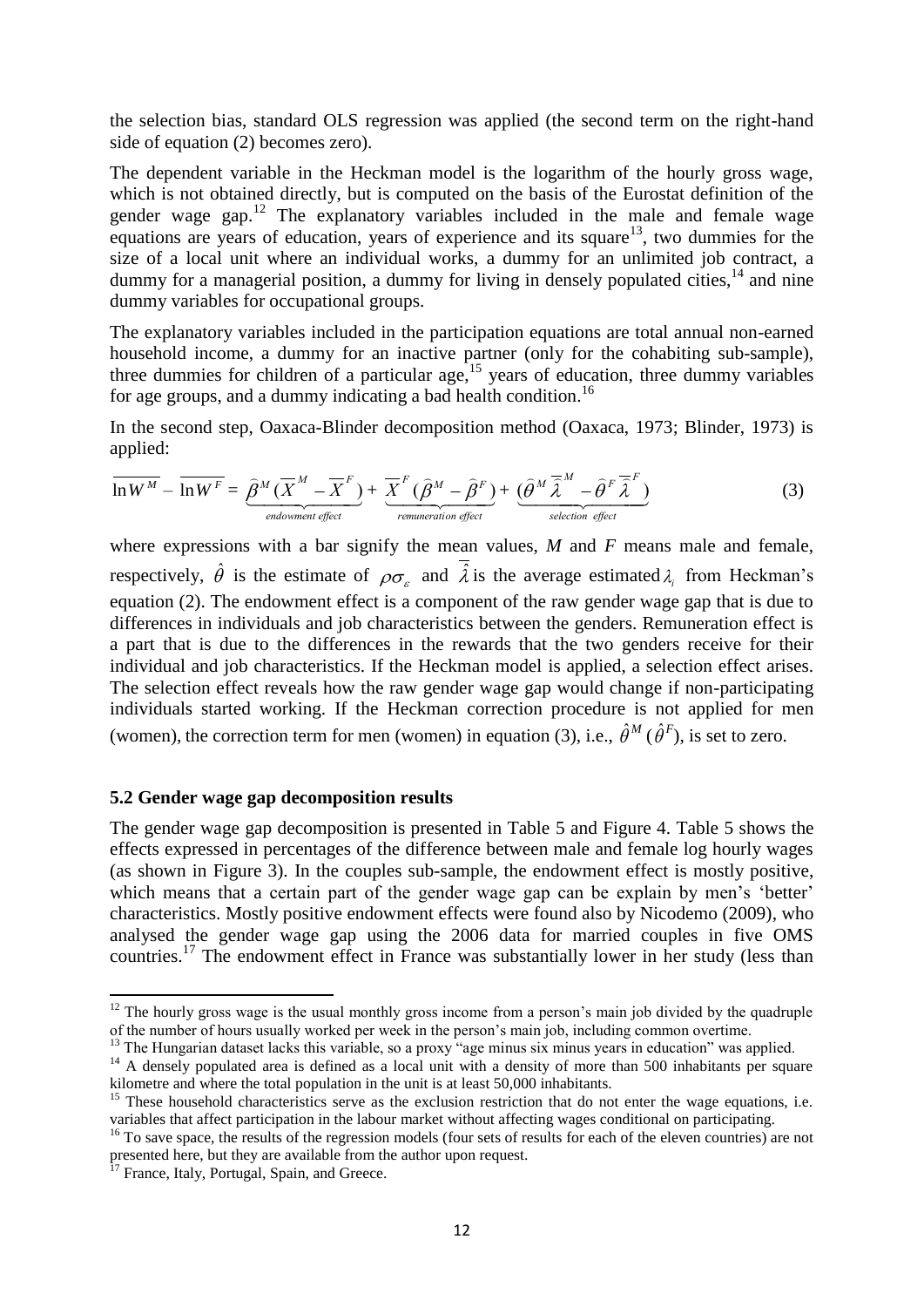20%, while it is 45% in the present study). However, this inconsistency might be caused by analysing all the cohabiting couples in the present study, while Nicodemo (2009) included married couples only.

This effect is even negative in most of the NMS (CZ and HU being the exception), which suggests that cohabiting working females have, on average, 'better' characteristics than their male counterparts.

#### **Table 5**

In the sub-sample of singles, the endowment effect is negative in all countries. Although Table 5 shows a positive percentage share of the gender wage gap in Germany, France, Hungary, and Poland, note that single women's wages are, on average, higher than single men's in these four countries (see Figure 3). Figure 4 demonstrates the gender wage structure in log points, which depicts the negativity of the endowment effect more straightforwardly.

#### **Figure 4**

Figure 5 shows the adjusted gender wage gap after subtracting the endowment effect, i.e. the part of the gap that is caused by different characteristics between genders. The gender wage gaps remain relatively high and positive (with the exception of Poland for the singles subsample). The gender wage gap for singles is no more negative after this adjustment in Germany, France, and Hungary. The disparity between the adjusted gender wage gaps for the cohabiting and single sub-samples has narrowed compared to the raw (unadjusted) gender wages gaps in Figure 3. The reason is that the endowment effect for the singles sub-sample was negative in all countries while it was positive for the cohabiting sub-sample in the majority of the countries. If single women have on average 'better' characteristics than single men and the raw gender wage gap is still positive, then, as a consequence, the difference in rewards to these characteristics has to be higher than the observed raw gender wage gap.

#### **Figure 5**

Nevertheless, the gender wage gap adjusted for different gender individual and job characteristics is still higher for the cohabiting than for the singles sub-sample. The gender differences in returns to characteristics might be a form of discrimination, apparently stronger against women living in a couple, or it could reflect some unobserved heterogeneity that the model does not capture. If there is discrimination it may be that employers disadvantage women living in a couple relatively more than single women because of their greater responsibilities for family and children or expectations that they will have greater family commitments in the near future. On the other hand, women living in a couple may differ from single women based on their choices in terms of their career, working effort, or other unobservable characteristics. However, this analysis does not provide any potential explanations and the remaining adjusted gender wage gap must be considered as unexplained.

### **6. Summary**

Recent empirical evidence stresses that households do not pool their income and do not have a unitary utility function. Quite the contrary, individual income brought into the household budget can influence the consumption, decision power, and/or social well-being of particular household members. This study analysed the within-couple income inequality in eleven European countries: Austria, Belgium, Czech Republic, Germany, Estonia, France, Hungary, Lithuania, Luxembourg, Poland, and Slovakia.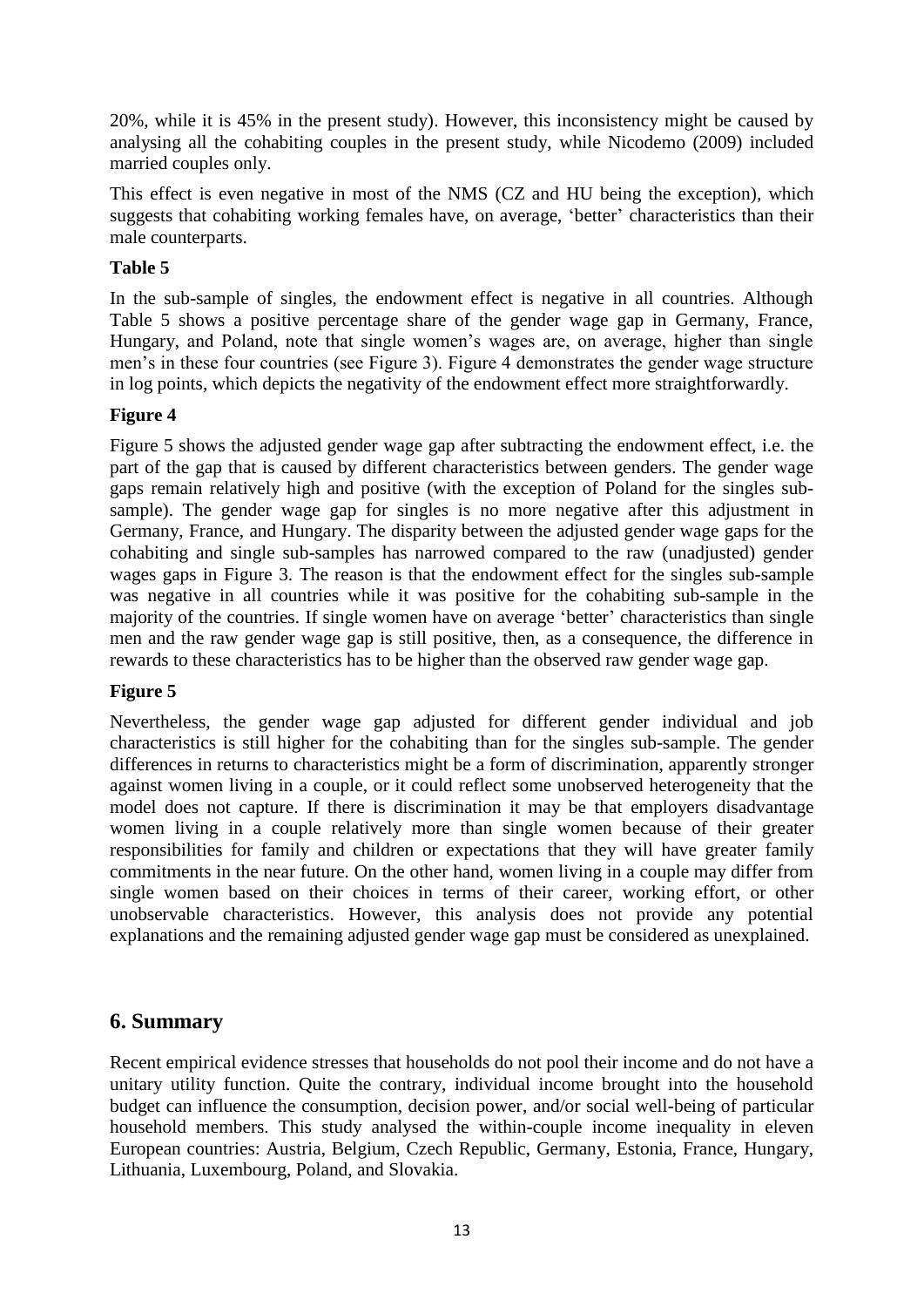The female share of couple gross earned income ranges from 25.6% in Luxembourg and 28.5% in Austria to 41.3% in Slovakia and 40.9% in Lithuania. From this point view, the Czech Republic, with a relatively low female share of total gross couple income (32.6%), differs from the other new EU member states observed here and instead belongs to the group of old EU member states.

The redistributive effect of the tax system is highest in Austria and Belgium, while the redistributive effect of social system is highest in the Czech Republic, Luxembourg, and Austria. Besides the economic activity of partners, factors that negatively influence withincouple income inequality are higher male relative education, younger age, children, and marriage.

The female share of total couple income is highly influenced by the employment of the female partner. In particular, this study examined whether the traditional model of the family is transmitted from the previous generation to the current one. The hypothesis that growing up in a traditional family, i.e. in a family in which the father was the breadwinner and the mother a housewife, can negatively influence the employment of current female partners was significantly confirmed in Germany, Austria (in the case of the male partner only), France, and Luxembourg (in the case of the female partner only), and among the new EU members in Hungary and Slovakia (in the case of the male partner only). In Belgium and the remaining four new EU member states, neither the male nor the female partner's growing up in a traditional family proved to have a significant effect on current female employment.

Within-couple income inequality among two-earner couples is the most significantly affected by the educational gap between partners. In some countries, there is near income equality among couples in which the woman's level of education is higher.

The final part of this study focused on the gender wage gap separately for individuals living in a couple and singles. The gender wage gap proved to be bigger for cohabiting individuals than for singles even after adjusting for gender differences in individual and job characteristics. This suggests that women living in a couple are either more disadvantaged in terms of their wages (and) or their unobserved characteristics substantially differ from those of single women.

To my knowledge, this study provides the first insight into within-couple income inequality in some post-communist countries. It found that among the countries considered the Czech Republic more resembles the old EU member states than it does the other new member states in some of the examined income inequality aspects. Further research will hopefully focus on detecting the reasons for the differences between the Czech Republic and other postcommunist countries. This could be highly relevant for formulating economic and social policies aimed at mitigating income inequality within Czech couples and bringing the potentially lower social well-being of women closer to men's.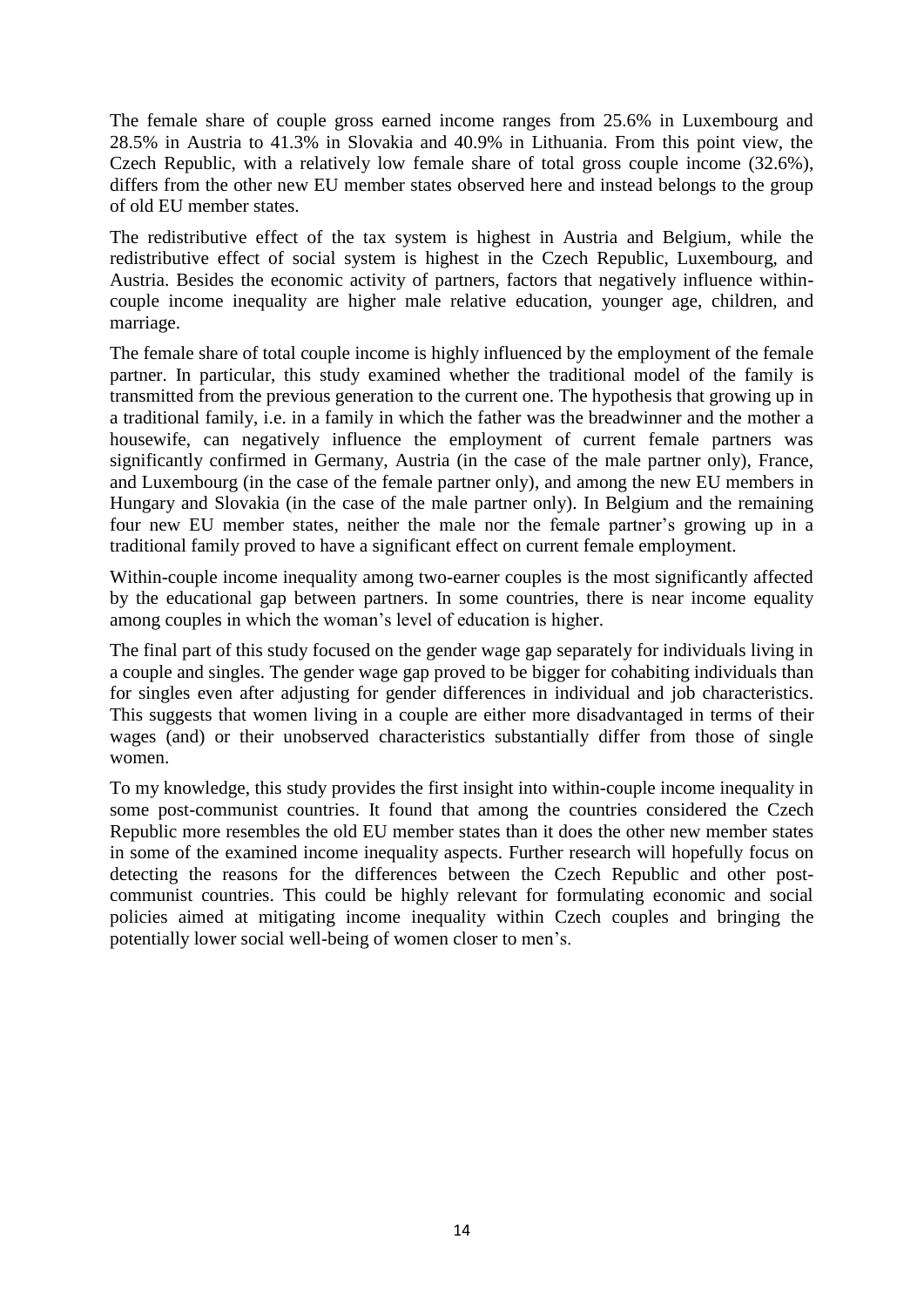#### **References**

Beblo, M., Beninger, D., Heinze, A. and Laisney, F. (2003): ‗Methodological Issues Related to the Analysis of Gender Gaps in Employment, Earnings and Career Progression.' Final Project Report for the European Commission, Employment and Social Affairs DG, Mannheim: ZEW,

http://ec.europa.eu/employment\_social/employment\_analysis/gender/gender\_fin\_rep.pdf.

- Blinder, A. (1973): ‗Wage Discrimination: Reduced Form and Structural Estimates.' *Journal of Human Resources*, 8, pp. 436–455.
- Bonke, J. (2006): 'Income Distribution and Economic Well-being within European Families.' Social Policy and Welfare Services Working Paper 03:2006, Copenhagen: The Danish National Institute of Social Research.
- Bonke, J. and Browning, M. (2003): ‗The Distribution of Well-being and Income within the Household.' CAM Working Paper No. 2003-01, Department of Economics, University of Copenhagen, Copenhagen: University of Copenhagen.
- Bonke, J. and Browning, M. (2006): ‗Allocation within the Household: Direct Survey Evidence.' Department of Economics Discussion Paper No. 286, Oxford: University of Oxford.
- Bonke, J. and Uldall-Poulsen, H. (2005): 'Income Pooling within Families Survey Evidence of Denmark.' The Danish National Institute of Social Research Working Paper No. 5, Copenhagen: The Danish National Institute of Social Research.
- Browning, M., Bourguignon, F., Chiappori, P-A. and Lechene, V. (1994): 'Income and Outcomes: A Structural Model of Intra-household Allocation.' *Journal of Political Economy*, Vol. 102, No. 6, pp. 1067–1096.
- Ermish J. and Pronzato, C. (2006): 'Intra-household Allocation of Resources: Inferences from Non-resident Fathers' Child Support Payments.' ISER Working Paper No. 2006-57, Colchester: University of Essex.
- Figari, F., Immervoll, H., Levy, H. and Sutherland, H. (2007): 'Inequalities within Couples: Market Incomes and the Role of Taxes and Benefits in Europe.' Euromod Working Paper No. EM6/07, Colchester: University of Essex.
- Giles, C. and Johnson, P. (1994): 'Tax Reform in the UK and Changes in the Progressivity of the Tax System, 1985–95.' *Fiscal Studies*, Vol. 15, No. 3, pp. 64–86.
- Heckman, J. (1979): ‗Sample Selection Bias as a Specification Error.' *Econometrica*, 47, pp. 153–163.
- Heimdal, K. R. and Houseknecht S. K. (2003): ‗Cohabiting and Married Couples' Income Organization: Approaches in Sweden and the United States.' *Journal of Marriage and Family*, Vol. 65, No. 3, pp. 525–538.
- Lundberg, S.J., Pollak, R.A. and Wales, T. (1996): ‗Do Husbands and Wives Pool Their Resources? Evidence from the United Kingdom Child Benefit.' *Journal of Human Resources*, Vol. 32, No. 3, pp. 463–480.

Luxembourg Income Study (LIS) Database, http://www.lisproject.org/techdoc.htm (multiple countries; accessed May 2010).

Nicodemo, C. (2009): ‗Gender Pay Gap and Quantile Regression in European Families.' IZA Discussion Paper No. 3978, Bonn: The Institute for the Study of Labor.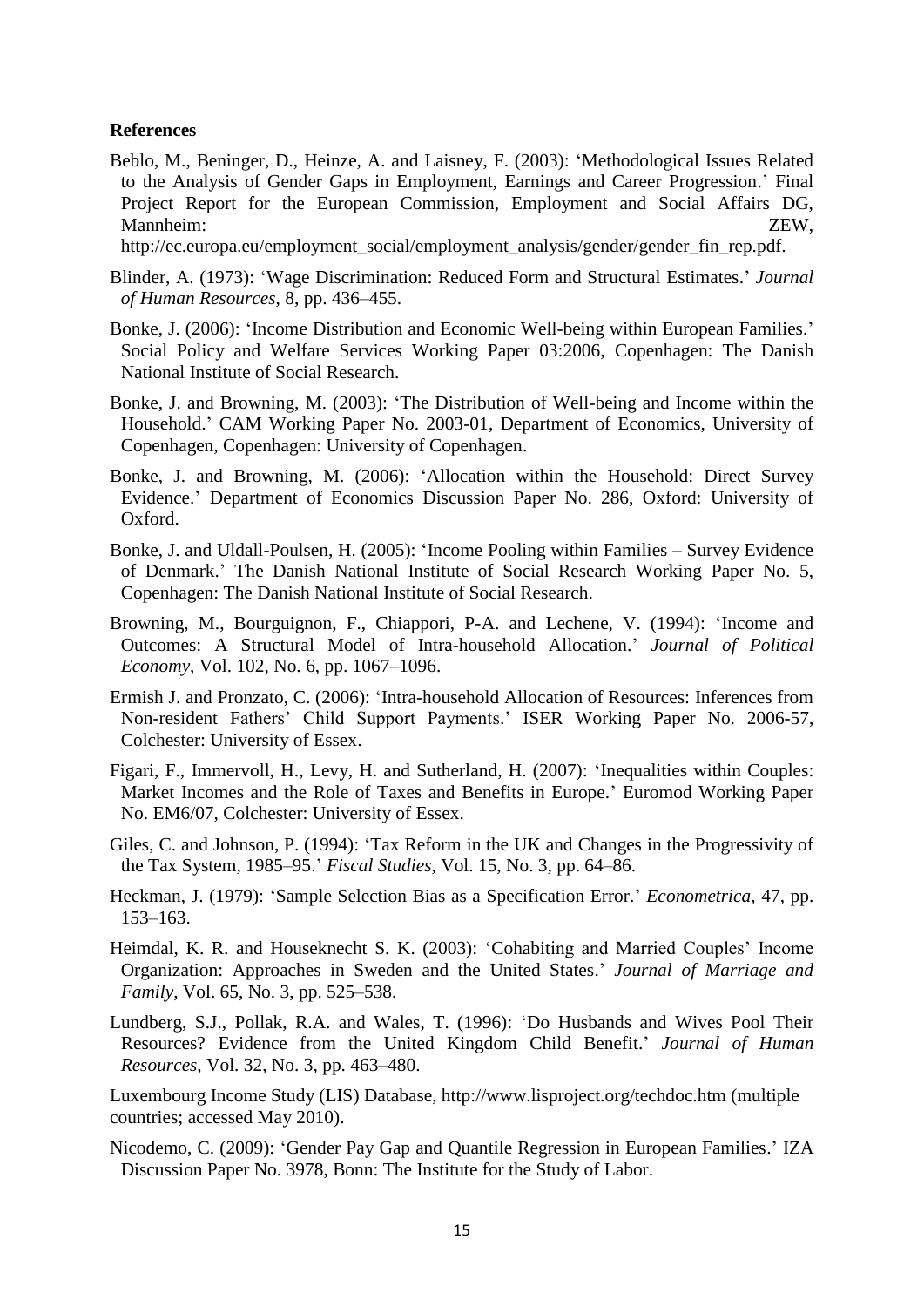- Oaxaca, R. (1973), ‗Male-Female Wage Differentials in Urban Labor Markets.' International Economic Review, Vol. 14, No. 3, pp. 693-709.
- Phipps, S. and Burton, P. S. (1998): ‗What's Mine Is Yours? The Influence of Male and Female Incomes on Patterns of Household Expenditure.' *Economica,* Vol. 65, pp. 599–613.
- Redmond, G. and Sutherland, H. (1995): 'How Has Tax and Social Security Policy Changed since 1978/9? A Distributional Analysis.' Microsimulation Unit Discussion Paper No. MU9508, Department of Applied Economics, Cambridge: University of Cambridge.
- Rost, H. (2002): ‗Where Are the New Fathers? German Families with a Non-traditional Distribution of Professional and Family Work.' *Community, Work & Family*, Vol. 5, pp. 371–376.
- Schwartz, C. R. (2010): 'Earnings and the Changing Association between Spouses' Earnings.' *American Journal of Sociology*, Vol. 115, pp. 1524–1557.
- Thomas, D. (1990): 'Intra-Household Resource Allocation: An Inferential Approach.' *Journal of Human Resources*, Vol. 25, pp. 635–664.
- Tiefenthaler, J. (1999): ‗The Sectoral Labor Supply of Married Couples in Brazil: Testing the Unitary Model of Household Behaviour.' *Journal of Population Economics*, Vol. 12, pp. 591–606.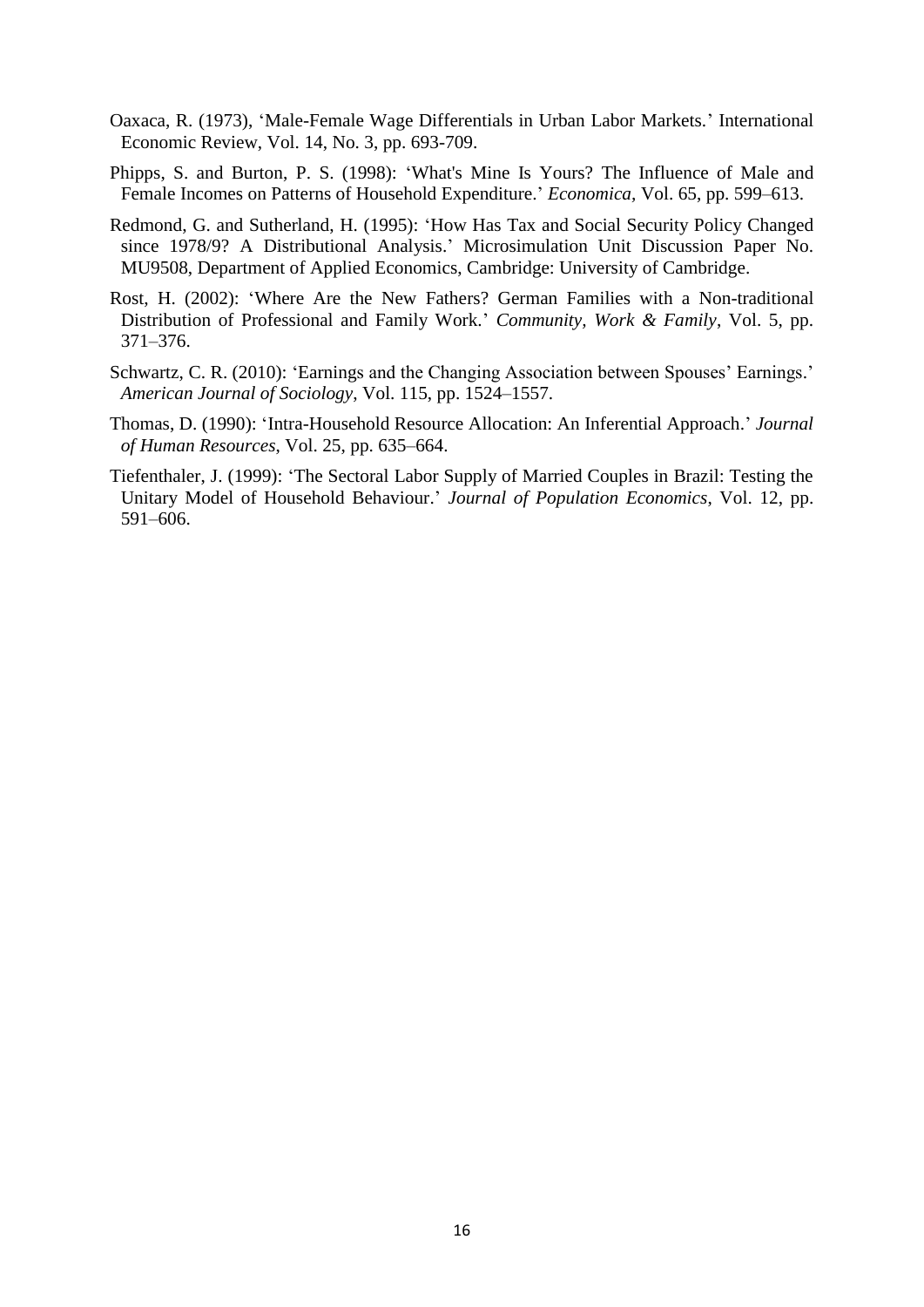| <b>rapic 1</b> Female share of couple meome                                                            | AT      | BE      | CZ                | $\sqrt{2}$<br>DE | EE      | <b>FR</b> | HU                       | LT      | LU      | <b>PL</b> | <b>SK</b> |
|--------------------------------------------------------------------------------------------------------|---------|---------|-------------------|------------------|---------|-----------|--------------------------|---------|---------|-----------|-----------|
| <b>Gross earnings</b>                                                                                  | 28.5    | 34.6    | 32.6              | 30.0             | 36.8    | 34.6      | 37.1                     | 40.9    | 25.6    | 36.6      | 41.3      |
| (total sample)                                                                                         | (25.6)  | (24.4)  | (25.0)            | (29.3)           | (26.3)  | (24.7)    | (29.5)                   | (30.6)  | (25.4)  | (32.9)    | (27.5)    |
| Couples in which women have greater gross earnings (% of whole couple sample)                          |         |         |                   |                  |         |           |                          |         |         |           |           |
|                                                                                                        | 15.2    | 21.9    | 18.4              | 21.5             | 24.8    | 23.7      | 30.1                     | 34.0    | 14.1    | 31.3      | 26.9      |
| Bottom quintile                                                                                        | 24.6    | 28.4    | 27.8              | 32.3             | 40.3    | 25.8      | 30.2                     | 40.0    | 23.1    | 32.4      | 48.8      |
|                                                                                                        | (36.1)  | (36.6)  | (38.6)            | (39.8)           | (40.8)  | (34.3)    | (40.1)                   | (44.7)  | (32.8)  | (43.5)    | (43.9)    |
| Top quintile                                                                                           | 32.6    | 36.4    | 35.4              | 37.2             | 35.3    | 36.1      | 38.1                     | 40.4    | 30.9    | 41.4      | 38.7      |
|                                                                                                        | (18.7)  | (17.1)  | (17.1)            | (19.2)           | (20.2)  | (21.2)    | (22.8)                   | (22.5)  | (20.5)  | (22.8)    | (17.8)    |
| Both worked                                                                                            | 36.2    | 39.8    | 38.1              | 36.6             | 40.7    | 40.3      | 44.9                     | 41.9    | 35.1    | 42.9      | 44.4      |
|                                                                                                        | (17.5)  | (14.2)  | (17.3)            | (21.5)           | (19.1)  | (18.2)    | (18.1)                   | (22.5)  | (17.5)  | (24.2)    | (20.9)    |
| At least one                                                                                           | 27.9    | 34.4    | 32.7              | $27.6*$          | 35.0    | 33.8*     | 39.1                     | $46.1*$ | 25.4    | 37.1      | 41.3      |
| grew up in t. f.                                                                                       | (26.1)  | (25.0)  | (26.1)            | (28.6)           | (24.6)  | (24.9)    | (31.2)                   | (32.2)  | (25.7)  | (34.3)    | (29.7)    |
| Neither grew up                                                                                        | 30.4    | 35.5    | 32.5              | 34.5             | 37.0    | 36.6      | 36.1                     | 39.7    | 26.9    | 36.3      | 41.3      |
| in a t. f.                                                                                             | (23.8)  | (21.2)  | (24.8)            | (30.2)           | (26.5)  | (24.0)    | (28.6)                   | (30.1)  | (23.8)  | (32.3)    | (26.7)    |
| Man has higher                                                                                         | 25.3    | 25.8*   | 29.9              | $24.1*$          | 32.2    | $26.6*$   | 28.6*                    | 33.3*   | 18.9    | 26.9*     | $36.1*$   |
| education                                                                                              | (26.0)  | (26.4)  | (24.1)            | (27.7)           | (25.6)  | (25.1)    | (27.3)                   | (32.4)  | (22.4)  | (32.2)    | (26.8)    |
| Same level of                                                                                          | 27.3    | 34.2    | 32.8              | 30.4             | 35.4    | 34.4      | 38.2                     | 39.0    | 26.2    | 35.0      | 41.3      |
| education                                                                                              | (24.4)  | (21.9)  | (24.8)            | (28.9)           | (25.3)  | (23.9)    | (29.2)                   | (29.7)  | (25.6)  | (32.6)    | (27.4)    |
| Woman has                                                                                              | $37.2*$ | $42.1*$ | 35.0              | $37.2*$          | 40.9*   | $40.3*$   | $43.4*$                  | $48.0*$ | $32.6*$ | $46.4*$   | 47.6*     |
| higher educ.                                                                                           | (26.5)  | (25.6)  | (27.3)            | (30.6)           | (27.6)  | (24.4)    | (31.0)                   | (30.0)  | (26.4)  | (32.2)    | (27.9)    |
| Older partner                                                                                          | 24.8*   | $36.5*$ | 28.9*             | $27.2*$          | 33.3*   | 34.5      | 31.9*                    | 39.2*   | 26.4    | 35.4*     | 38.4*     |
| aged under 45                                                                                          | (22.5)  | (20.3)  | (23.7)            | (27.2)           | (24.7)  | (23.8)    | (26.9)                   | (29.2)  | (23.0)  | (31.6)    | (26.1)    |
| Older partner                                                                                          | 35.2    | 31.1    | 38.9              | 34.6             | 42.8    | 34.6      | 46.4                     | 44.0    | 24.3    | 39.2      | 47.2      |
| aged $45+$                                                                                             | (29.3)  | (30.3)  | (26.0)            | (31.9)           | (27.8)  | (26.2)    | (31.6)                   | (32.9)  | (28.9)  | (35.5)    | (29.3)    |
| With dependent                                                                                         | 23.7*   | 34.6    | 29.2*             | $23.5*$          | $35.1*$ | 33.4*     | $34.4*$                  | $39.4*$ | 21.9*   | $35.4*$   | $40.1*$   |
| children                                                                                               | (23.5)  | (22.2)  | (24.6)            | (26.8)           | (25.6)  | (24.1)    | (28.8)                   | (29.5)  | (23.6)  | (32.5)    | (26.9)    |
| Without dep.                                                                                           | 38.8    | 34.7    | 40.7              | 41.4             | 41.9    | 37.9      | 45.2                     | 45.9    | 35.5    | 41.5      | 48.1      |
| children                                                                                               | (27.0)  | (28.4)  | (24.0)            | (29.9)           | (27.8)  | (25.9)    | (30.1)                   | (33.6)  | (27.1)  | (34.5)    | (30.1)    |
| Married couple                                                                                         | 27.9*   | 33.5*   | 31.7*             | 27.8*            | 37.2    | 32.7*     | 37.2                     | 41.2    | 23.4*   | 36.3      | 41.2      |
|                                                                                                        | (25.8)  | (25.0)  | (24.9)            | (29.0)           | (25.9)  | (24.7)    | (29.7)                   | (30.4)  | (24.5)  | (32.9)    | (27.5)    |
| Not married                                                                                            | 33.4    | 41.9    | 40.3              | 44.0             | 35.9    | 39.9      | 36.8                     | 35.8    | 40.4    | 40.9      | 41.9      |
|                                                                                                        | (24.0)  | (18.6)  | (24.6)            | (27.3)           | (27.6)  | (23.9)    | (28.3)                   | (35.0)  | (26.1)  | (33.4)    | (28.1)    |
| Net earnings                                                                                           | 29.2    | 35.2    | 32.7              | 29.8             | 37.2    | 34.8      | ÷,                       | 40.8    | 25.6    | 36.7      |           |
| (total sample)                                                                                         | (25.4)  | (24.3)  | (24.8)            | (29.4)           | (26.2)  | (24.8)    |                          | (30.1)  | (25.3)  | (33.1)    |           |
| Couples in which women have greater net earnings (% of whole couple sample)                            |         |         |                   |                  |         |           |                          |         |         |           |           |
|                                                                                                        | 14.6    | 20.6    | 18.3              | 21.3             | 23.5    | 24.2      |                          | 33.8    | 12.9    | 31.5      |           |
| Disposable inc.                                                                                        | 31.8    | 36.5    | 36.0              | 30.8             | 38.8    | 36.8      | ÷,                       | 41.8    | 28.3    | 37.2      |           |
| (total sample)                                                                                         | (18.6)  | (18.2)  | $(17.9)$ $(22.4)$ |                  | (21.3)  | (19.2)    |                          | (25.9)  | (20.2)  | (28.2)    |           |
| Couples in which women have greater disposable income (% of whole couple sample)                       |         |         |                   |                  |         |           |                          |         |         |           |           |
|                                                                                                        | 13.2    | 19.3    | 17.5              | 19.0             | 23.1    | 23.3      |                          | 34.0    | 11.6    | 30.6      |           |
| Couples in which tax system increased female share of couple earnings (% of whole couple sample)       |         |         |                   |                  |         |           |                          |         |         |           |           |
|                                                                                                        | 47.6    | 45.3    | 46.2              | 34.7             | 54.0    | 49.8      |                          | 38.0    | 32.5    | 33.5      |           |
| Increase $(pp.)**$                                                                                     | 2.4     | 3.2     | 0.8               | 3.6              | 1.3     | 0.9       |                          | 2.4     | 2.1     | 1.7       |           |
| Couples in which benefit system increased female share of couple income (% of whole couple sample)     |         |         |                   |                  |         |           |                          |         |         |           |           |
|                                                                                                        | 63.2    | 57.8    | 54.0              | 56.7             | 57.1    | 50.5      |                          | 29.2    | 65.2    | 31.0      |           |
| Increase $(pp.)**$                                                                                     | 7.1     | 5.5     | 8.9               | 6.9              | 5.2     | 7.5       |                          | 8.8     | 6.1     | 9.4       |           |
| Couples in which tax-benefit system increased female share of couple income (% of whole couple sample) |         |         |                   |                  |         |           |                          |         |         |           |           |
|                                                                                                        | 74.3    | 62.5    | 71.9              | 58.9             | 69.3    | 67.9      | $\overline{\phantom{0}}$ | 52.8    | 69.1    | 52.7      |           |
| Increase $(pp.)**$                                                                                     | 7.5     | 7.0     | 7.1               | 7.9              | 5.1     | 6.1       |                          | 6.4     | 6.4     | 6.4       |           |
|                                                                                                        |         |         |                   |                  |         |           |                          |         |         |           |           |

**Table 1** Female share of couple income (%)

Notes: Means, standard deviations in parenthesis. Couple gross income quintiles are calculated across couples with positive gross income using the modified OECD equivalence scale. \*Difference of means significant at 5% (t-test). For the level of education (measured in years) the mean is compared to the mean when having the same level of education. \*\*Average percentage points increase of female share of couple income in couples where tax and/or benefit system induced a change.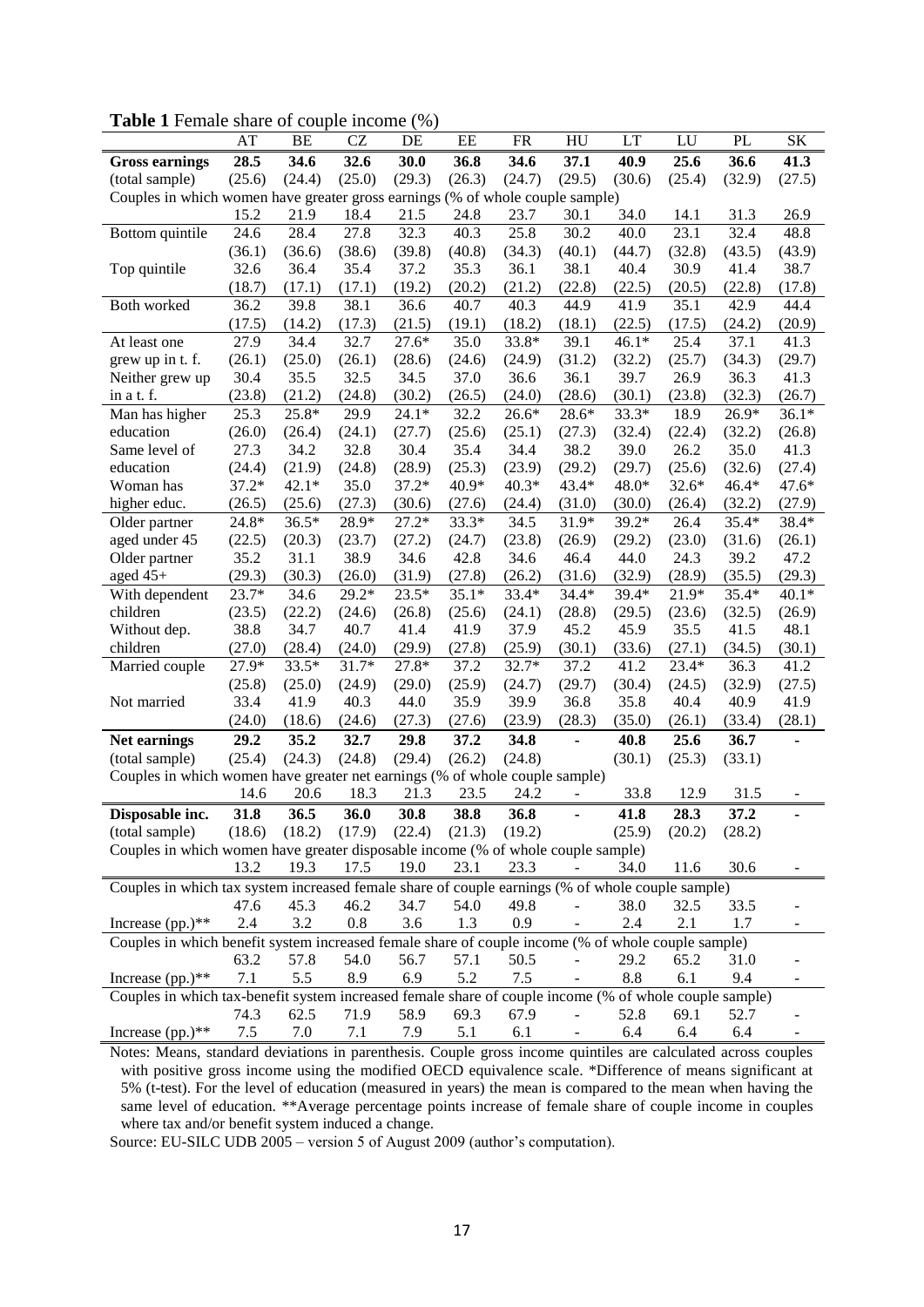|                            | AT         | <b>BE</b>  | CZ          | DE         | EE         | <b>FR</b>  | HU         | LT         | LU         | PL         | <b>SK</b>  |
|----------------------------|------------|------------|-------------|------------|------------|------------|------------|------------|------------|------------|------------|
| <b>M_TRADITION</b>         | $0.653***$ | 1.145      | 0.699       | $0.824**$  | 1.447      | 1.021      | $0.737*$   | 1.314      | 0.866      | 0.928      | 0.705      |
| <b>F_TRADITION</b>         | 0.794      | 0.888      | 0.749       | $0.813**$  | 0.622      | $0.768**$  | 1.281      | 1.022      | 1.394**    | 0.879      | $0.465***$ |
| <b>F_MEDIUM_EDUC</b>       | 1.899***   | $2.362***$ | 1.664       | 1.754***   | 2.884***   | $2.271***$ | 3.018***   | $2.041**$  | $1.310*$   | 1.966***   | 1.687      |
| <b>F HIGH EDUC</b>         | 2.193***   | 5.562***   | $2.922**$   | $3.173***$ | 7.488***   | 3.339***   | 5.526***   | $7.252***$ | $2.011***$ | 8.901***   | 2.270      |
| <b>M HIGHER ED</b>         | 0.913      | 0.915      | 0.980       | 0.855      | 1.186      | 0.880      | 1.073      | 1.144      | 0.805      | 0.957      | 0.988      |
| M LOWER ED                 | 1.543**    | 1.265      | 1.101       | 0.988      | 0.783      | 1.043      | 0.941      | 1.131      | 1.194      | 1.384***   | 1.592      |
| F_AGE25_34                 | 2.137**    | 5.572***   | 1.428       | 2.086***   | 0.684      | $1.724**$  | 1.600      | $3.271***$ | 8.400***   | 0.953      | 0.685      |
| F_AGE35_44                 | 2.815***   | 4.265***   | $2.072*$    | $2.402***$ | 1.083      | 1.893***   | 2.158*     | 4.904***   | 5.303***   | 1.577      | 1.068      |
| <i>F_AGE45_54</i>          | 1.833*     | $2.541***$ | 1.011       | $2.060***$ | 1.343      | $1.724**$  | 1.762      | 1.526      | $2.746***$ | 1.269      | 1.042      |
| M_OLDER10_                 | 0.667      | $0.286***$ | 0.639       | 0.833      | 2.552      | 0.919      | 1.858*     | 0.587      | 0.699      | 0.827      | $0.439*$   |
| M_OLDER5_9                 | 0.750      | 0.713      | 0.788       | 0.871      | 1.101      | 0.840      | 1.025      | 1.068      | 0.899      | 0.883      | 0.750      |
| $F_OLDER1_5$               | 0.944      | 0.921      | 1.286       | 0.836      | 0.742      | 0.857      | 0.871      | 1.587*     | 2.448***   | $0.742**$  | 0.744      |
| F_OLDER6_                  | 0.610      | 0.460      | 2.328       | 0.756      | 0.944      | 0.987      | 0.542      | 1.025      | 1.573      | $0.305***$ | 0.365      |
| UNEARN_INC                 | $0.374***$ | $0.309***$ | $0.118***$  | $0.309***$ | $0.249***$ | $0.231***$ | $0.109***$ | $0.514***$ | $0.641***$ | $0.291***$ | $0.112***$ |
| CHILD <sub>0_2</sub>       | $0.131***$ | 0.737      | $0.276***$  | $0.228***$ | $0.294***$ | $0.539***$ | $0.065***$ | $0.349***$ | $0.676**$  | $0.518***$ | 1.530      |
| $CHILD3_5$                 | $0.437***$ | 0.773      | $0.234***$  | $0.515***$ | 0.689      | $0.540***$ | $0.339***$ | $0.390***$ | $0.447***$ | $0.626***$ | $0.353***$ |
| CHILD6_15                  | $0.754*$   | 1.340      | $0.487***$  | $0.636***$ | 0.909      | $1.240*$   | 1.046      | $0.672**$  | $0.740**$  | $0.839*$   | 0.961      |
| <b>MARRIAGE</b>            | $0.619*$   | $0.354***$ | 0.714       | $0.565***$ | 1.091      | $0.753**$  | 1.069      | $4.134***$ | $0.272***$ | 1.126      | 1.128      |
| <b>M NOTWORK</b>           | $8.603***$ | $7.549***$ | 15.249***   | 2.328***   | 1.124      | 3.799***   | $3.678***$ | 1.451      | $3.684***$ | 4.341***   | $6.647***$ |
| <b>CONSTANT</b>            | $3.794***$ | 1.565      | $10.976***$ | $2.576***$ | 2.382      | 3.224***   | $2.800**$  | $0.227***$ | 1.200      | 1.135      | $10.314**$ |
| Correctness of observation | 78.1       | 81.9       | 83.8        | 72.0       | 82.5       | 79.6       | 84.7       | 81.3       | 67.4       | 74.9       | 85.0       |
| classification             |            |            |             |            |            |            |            |            |            |            |            |

**Table 2** Logistic regression: female work – odds ratio

Notes: \* significance at the 10% level, \*\* significance at the 5% level, \*\*\* significance at the 1% level.

The economic activity was derived according to number of months when the main activity of respondent was full-time or part-time work. Even if number of worked months was zero, the earnings can be positive (irregular work or the individual worked lesser part of month). High education (tertiary) – ISCED levels 5 and 6; medium education (upper secondary) – ISCED levels 3 and 4; low education ('basic') – ISCED levels 0, 1 and 2.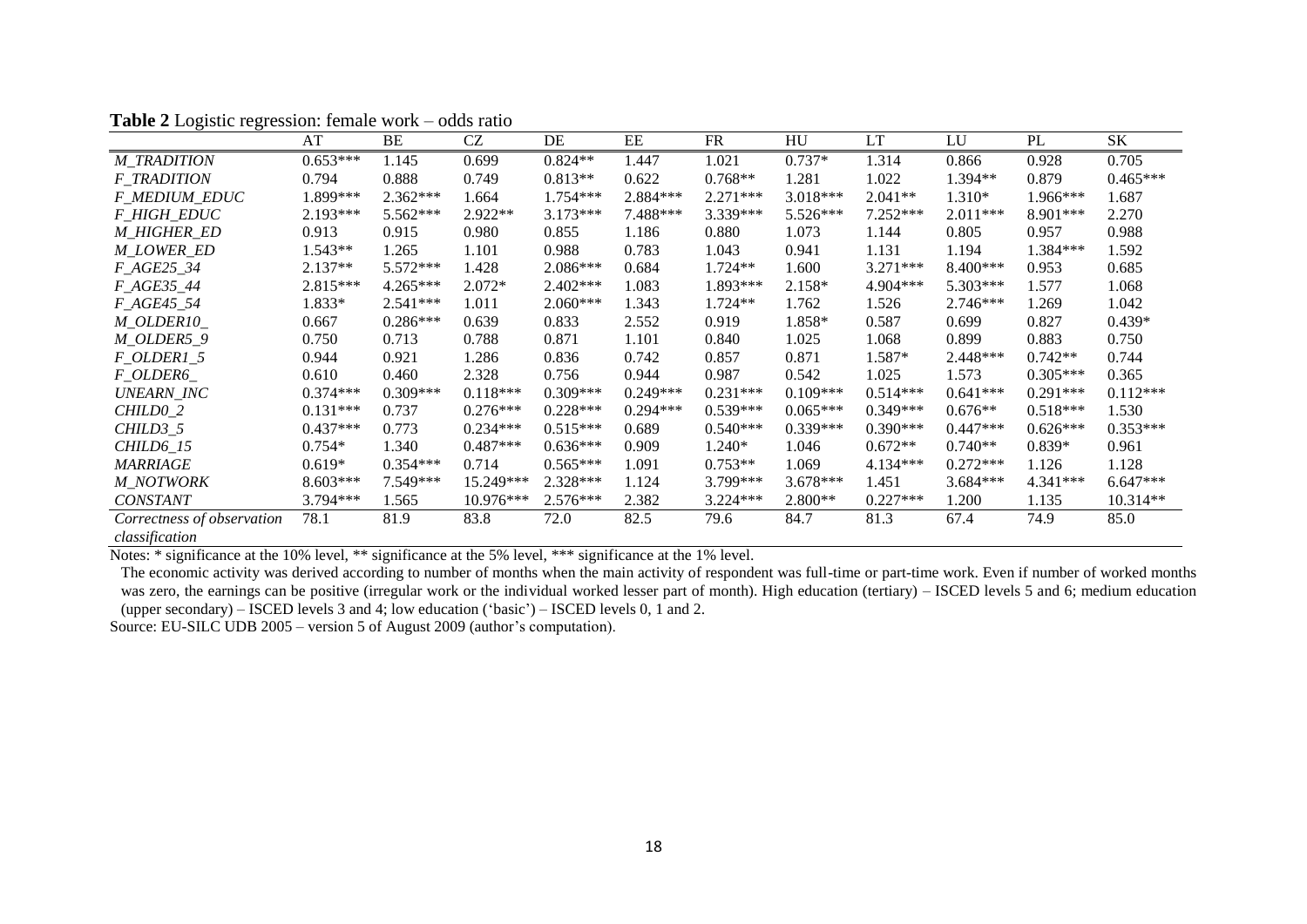| Data source    | AT     | BE     | $CZ^*$ | $DE*$  | EE     | FR          | HU      | LT     | LU     | PL     | $SK*$  |
|----------------|--------|--------|--------|--------|--------|-------------|---------|--------|--------|--------|--------|
| <b>LIS</b>     |        | 1988   |        | 1989   |        | 1989        |         |        |        | 1986   |        |
| 1986-1989      |        | 39.8   |        | 32.0   |        | 40.4        |         |        |        | 40.8   |        |
|                |        | (12.4) |        | (17.8) |        | (12.4)      |         |        |        | (10.7) |        |
| <b>LIS</b>     |        | 1992   | 1992   |        |        |             | 1991    |        | 1991   | 1992   | 1992   |
| 1991-1992      |        | 39.8   | 39.6   |        |        |             | 39.2    |        | 31.8   | 43.3   | 40.8   |
|                |        | (11.9) | (11.8) |        |        |             | (16.8)  |        | (16.1) | (11.2) | (12.5) |
| <b>LIS</b>     | 1994   | 1995   | 1996   | 1994   |        | 1994        | 1994    |        | 1994   | 1995   |        |
| 1994-1996      | 37.2   | 38.5   | 39.3   | 35.8   |        | 39.8        | 42.4    |        | 36.3   | 42.5   |        |
|                | (16.2) | (14.0) | (13.5) | (19.9) |        | (17.8)      | (16.9)  |        | (15.2) | (12.1) |        |
| LIS            | 1997   | 1997   |        |        |        | 2000        | 1999    |        | 1997   |        |        |
| 1997-2000      | 37.5   | 41.2   |        |        |        | <b>39.0</b> | 42.4    |        | 32.2   |        |        |
|                | (15.6) | (13.4) |        |        |        | (16.6)      | (18.0)  |        | (18.4) |        |        |
| <b>EU-SILC</b> | 2004   | 2004   | 2004   | 2004   | 2004   | 2004        | 2004    | 2004   | 2004   | 2004   | 2004   |
| 2005           | 36.8   | 41.4   | 39.1   | 34.2   | 39.9   | 41.2        | $43.5*$ | 43.1   | 35.4   | 44.6   | 41.2   |
|                | (15.3) | (12.4) | (14.5) | (20.1) | (17.0) | (16.6)      | (18.3)  | (18.5) | (16.1) | (18.1) | (13.9) |

**Table 3** Female share of couple income – two-earner couples (%)

Notes: Means, standard deviations in parenthesis. \*Gross wages; all other figures are based on net wages. Source: 1986 – 2000: LIS database (author's computation), 2004: EU-SILC UDB 2005 – version 5 of August 2009 (author's computation).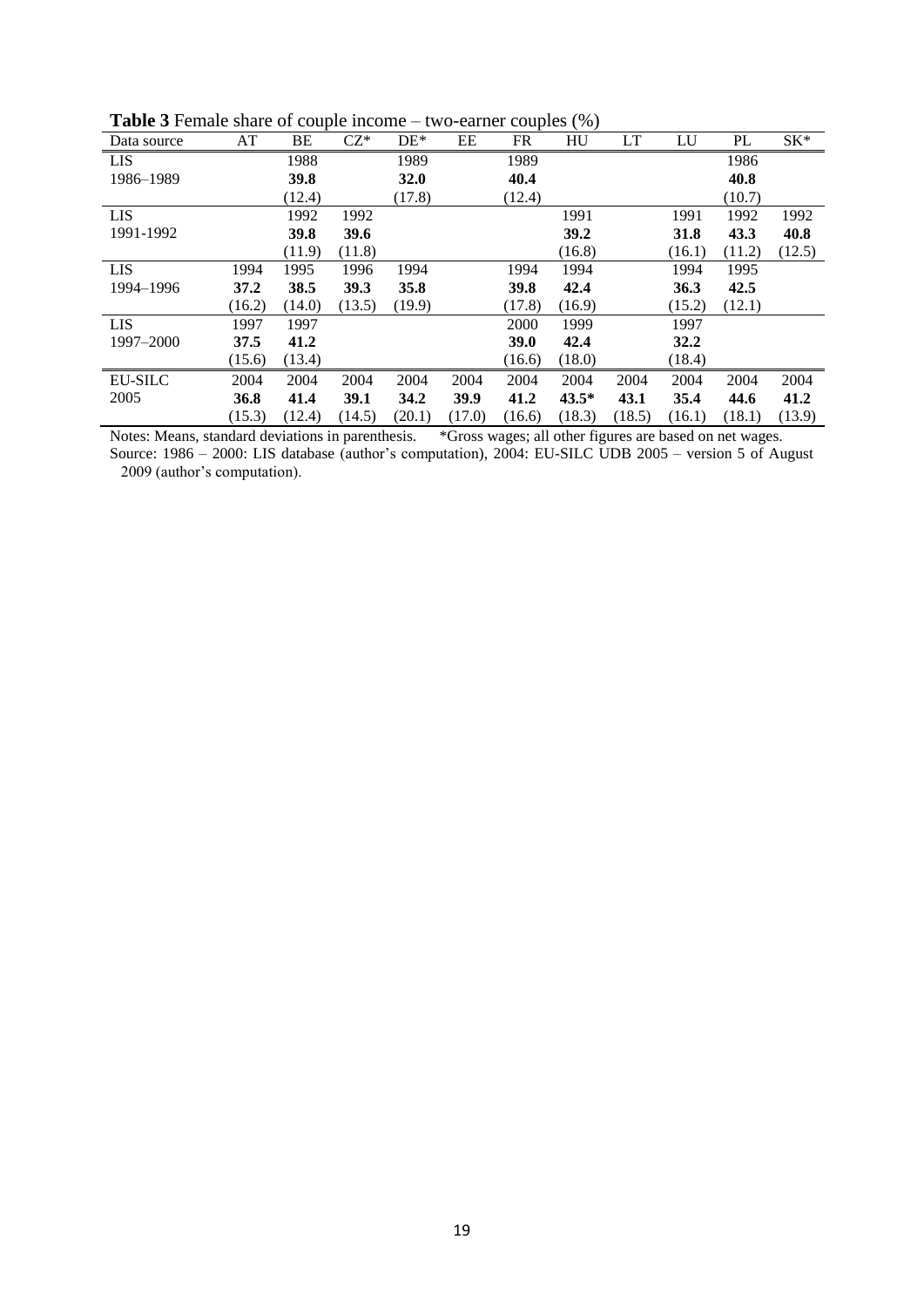| <b>radic <math>\pm</math></b> r chiald share or couple gross income                                           | AT      | BE      | <b>CZ</b> | DE      | $\sqrt{9}$<br>EE | I WU-CALIICI COUDICS<br><b>FR</b> | SK                       |         |         |         |        |
|---------------------------------------------------------------------------------------------------------------|---------|---------|-----------|---------|------------------|-----------------------------------|--------------------------|---------|---------|---------|--------|
|                                                                                                               |         |         |           |         |                  |                                   | HU                       | LT      | LU      | PL      |        |
| <b>Gross earnings</b>                                                                                         | 36.2    | 39.8    | 38.1      | 36.6    | 40.7             | 40.3                              | 44.9                     | 41.9    | 35.1    | 42.9    | 44.4   |
|                                                                                                               | (17.5)  | (14.2)  | (17.3)    | (21.5)  | (19.1)           | (18.2)                            | (18.1)                   | (22.5)  | (17.5)  | (24.2)  | (20.9) |
| Couples in which women have greater gross earnings (% of two-earner couple sub-sample)                        |         |         |           |         |                  |                                   |                          |         |         |         |        |
|                                                                                                               | 16.8    | 22.7    | 19.5      | 23.9    | 25.4             | 26.5                              | 35.2                     | 32.9    | 17.0    | 34.9    | 26.9   |
| Man has higher                                                                                                | 31.7*   | 35.0*   | 34.3*     | 32.9*   | 36.8             | $34.2*$                           | 38.4*                    | 32.4*   | 32.2    | $36.6*$ | 39.1*  |
| education                                                                                                     | (15.7)  | (16.0)  | (16.3)    | (20.5)  | (17.8)           | (19.5)                            | (16.2)                   | (21.7)  | (16.7)  | (23.8)  | (21.3) |
| Same level of                                                                                                 | 35.4    | 39.5    | 38.1      | 36.3    | 39.7             | 40.3                              | 45.2                     | 39.8    | 34.4    | 41.5    | 44.6   |
| education                                                                                                     | (16.7)  | (13.2)  | (16.9)    | (21.3)  | (18.8)           | (17.4)                            | (17.9)                   | (21.9)  | (17.8)  | (24.0)  | (20.4) |
| Woman has                                                                                                     | 44.1*   | 42.9*   | 43.4*     | $41.6*$ | 43.6*            | 43.8*                             | $50.8*$                  | 49.7*   | 39.6*   | 49.0*   | 49.5*  |
| higher educ.                                                                                                  | (19.0)  | (14.6)  | (19.9)    | (22.3)  | (19.7)           | (17.9)                            | (18.9)                   | (21.6)  | (16.8)  | (23.9)  | (22.6) |
| Older partner                                                                                                 | $34.8*$ | 40.9*   | 35.8*     | $35.6*$ | $39.1*$          | 40.6                              | 43.9*                    | $40.3*$ | 34.8    | 43.4    | 43.3*  |
| aged under 45                                                                                                 | (16.4)  | (13.9)  | (17.4)    | (21.3)  | (18.5)           | (18.0)                            | (18.0)                   | (22.5)  | (17.3)  | (23.7)  | (20.6) |
| Older partner                                                                                                 | 38.5    | 36.7    | 41.9      | 38.3    | 43.3             | 39.7                              | 46.4                     | 45.3    | 35.6    | 41.7    | 46.8   |
| aged 45+                                                                                                      | (19.0)  | (14.6)  | (16.3)    | (21.8)  | (19.9)           | (18.5)                            | (18.2)                   | (22.2)  | (18.1)  | (25.4)  | (21.2) |
| With dependent                                                                                                | $34.1*$ | 39.3    | $36.3*$   | $32.4*$ | $39.7*$          | 39.7*                             | 44.9                     | $40.7*$ | $33.6*$ | 42.6    | 44.4   |
| children                                                                                                      | (17.1)  | (14.6)  | (17.9)    | (21.7)  | (19.0)           | (18.2)                            | (18.2)                   | (22.8)  | (17.9)  | (24.3)  | (21.1) |
| Without dep.                                                                                                  | 39.8    | 41.0    | 41.8      | 42.7    | 43.3             | 42.1                              | 44.8                     | 46.5    | 38.3    | 44.0    | 44.9   |
| children                                                                                                      | (17.5)  | (13.0)  | (15.4)    | (19.8)  | (19.2)           | (18.0)                            | (17.9)                   | (20.8)  | (16.3)  | (24.1)  | (19.4) |
| Married couple                                                                                                | 36.0    | $39.1*$ | $37.4*$   | $34.9*$ | 40.6             | 38.8*                             | 45.3                     | 41.9    | $34.3*$ | 42.7    | 44.4   |
|                                                                                                               | (17.6)  | (14.6)  | (17.3)    | (21.5)  | (19.1)           | (18.1)                            | (17.9)                   | (22.5)  | (17.2)  | (24.2)  | (20.8) |
| Not married                                                                                                   | 37.6    | 43.0    | 43.5      | 45.5    | 40.8             | 44.3                              | 42.5                     | 41.4    | 38.9    | 47.2    | 46.4   |
|                                                                                                               | (16.4)  | (11.6)  | (16.0)    | (19.5)  | (19.2)           | (17.8)                            | (19.0)                   | (22.5)  | (18.5)  | (23.5)  | (21.8) |
| Net earnings                                                                                                  | 37.2    | 40.4    | 38.3      | 36.2    | 41.2             | 40.6                              | $\overline{\phantom{a}}$ | 41.8    | 35.1    | 43.2    |        |
|                                                                                                               | (16.5)  | (13.8)  | (16.9)    | (22.1)  | (18.8)           | (18.3)                            |                          | (21.6)  | (17.3)  | (24.5)  |        |
| Couples in which women have greater net earnings (% of two-earner couple sub-sample)                          |         |         |           |         |                  |                                   |                          |         |         |         |        |
|                                                                                                               | 16.0    | 21.0    | 19.2      | 23.8    | 23.8             | 27.2                              | $\blacksquare$           | 32.7    | 15.3    | 35.3    |        |
| Disposable inc.                                                                                               | 38.5    | 41.2    | 39.8      | 36.5    | 41.7             | 41.3                              | L,                       | 42.6    | 36.7    | 43.3    |        |
|                                                                                                               | (14.3)  | (12.3)  | (13.8)    | (18.4)  | (17.0)           | (15.3)                            |                          | (20.0)  | (15.2)  | (23.0)  |        |
| Couples in which women have greater disposable income (% of two-earner couple sub-sample)                     |         |         |           |         |                  |                                   |                          |         |         |         |        |
|                                                                                                               | 16.0    | 20.0    | 18.4      | 22.4    | 23.4             | 26.4                              |                          | 33.0    | 14.9    | 35.1    |        |
|                                                                                                               |         |         |           |         |                  |                                   |                          |         |         |         |        |
| Couples in which tax system increased female share of couple earnings (% of two-earner couple sub-sample)     |         |         |           |         |                  |                                   | $\overline{a}$           |         |         |         |        |
|                                                                                                               | 67.0    | 59.0    | 60.7      | 46.9    | 67.6             | 61.8                              |                          | 49.5    | 50.3    | 50.4    |        |
| Increase (pp.)**                                                                                              | 2.4     | 3.2     | 0.8       | 3.7     | 1.3              | 0.9                               |                          | 2.4     | 2.1     | 1.7     |        |
| Couples in which benefit system increased female share of couple income (% of two-earner couple sub-sample)   |         |         |           |         |                  |                                   |                          |         |         |         |        |
|                                                                                                               | 56.0    | 57.8    | 45.4      | 48.7    | 54.3             | 45.3                              |                          | 25.3    | 58.4    | 21.7    |        |
| Increase (pp.)**                                                                                              | 3.3     | 1.9     | 4.9       | 3.8     | 2.1              | 3.9                               |                          | 4.5     | 3.4     | 4.0     |        |
| Couples in which tax-benefit system increased fem. share of couple income (% of two-earner couple sub-sample) |         |         |           |         |                  |                                   |                          |         |         |         |        |
|                                                                                                               | 72.0    | 63.9    | 69.0      | 51.8    | 69.8             | 67.4                              | $\overline{a}$           | 56.0    | 64.5    | 54.6    |        |
| Increase (pp.)**                                                                                              | 4.5     | 4.1     | 3.7       | 5.3     | 2.6              | 3.3                               |                          | 3.9     | 4.2     | 2.9     |        |

**Table 4** Female share of couple gross income (%) – Two-earner couples

Notes: Means, standard deviations in parenthesis. \*Difference of means significant at 5% (t-test). For the level of education (measured in years) the mean is compared to the mean when having the same level of education. \*\*Average percentage points increase of female share of couple income in couples where tax and/or benefit system induced a change.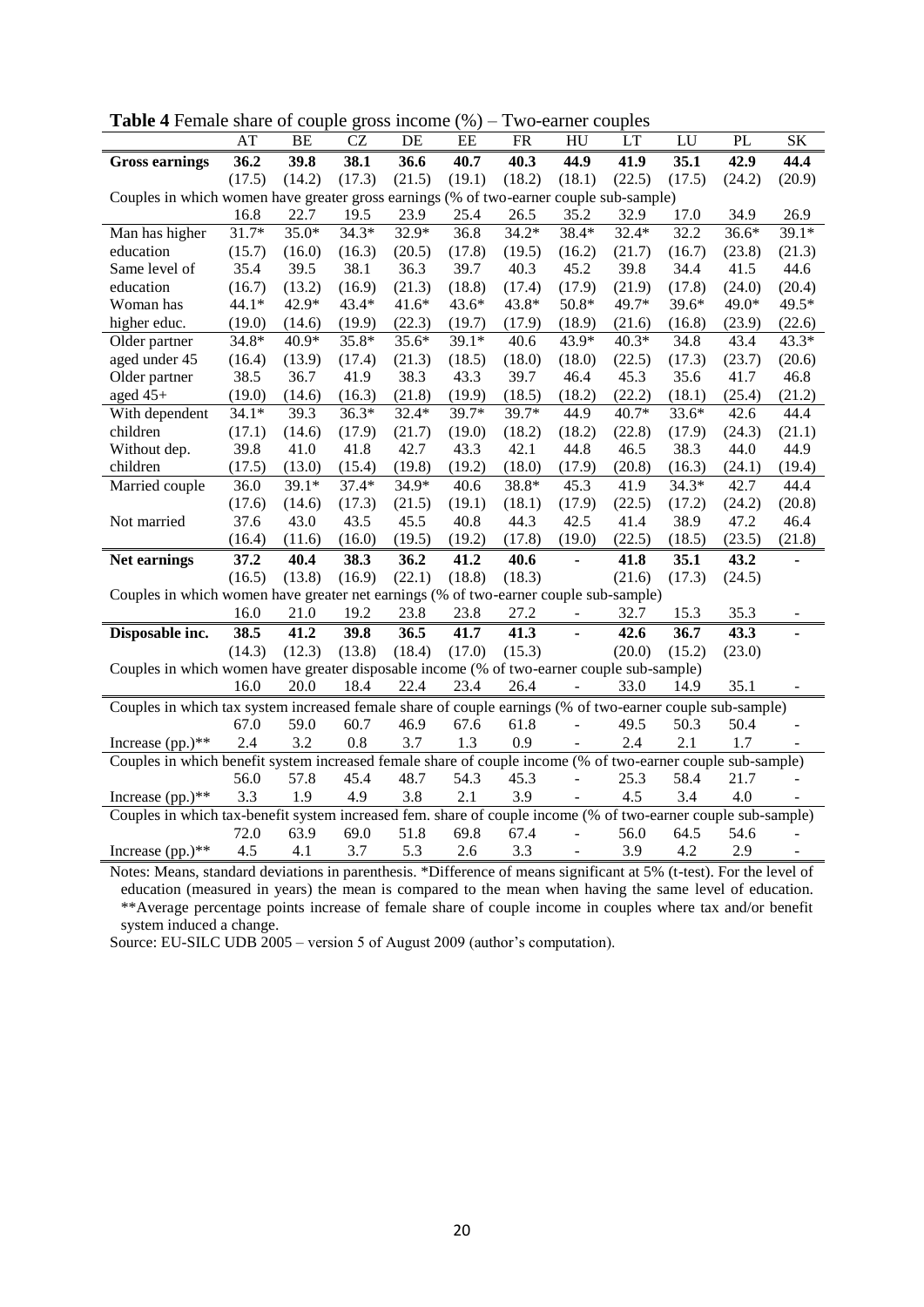|                     | $\epsilon$ |                          |                          |                          |                          |         |              |                          |         |                |         |
|---------------------|------------|--------------------------|--------------------------|--------------------------|--------------------------|---------|--------------|--------------------------|---------|----------------|---------|
|                     | AT         | BE                       | CZ                       | DE                       | EΕ                       | FR      | HU           | LT                       | LU      | PL             | SK.     |
| Couples             |            |                          |                          |                          |                          |         |              |                          |         |                |         |
| endowment effect    | 36.2       | 39.7                     | 16.8                     | 28.5                     | $-7.4$                   | 44.8    | 6.5          | -63.6                    |         | $52.2 - 140.4$ | $-4.0$  |
| remuneration effect | 63.9       | 60.3                     | 88.2                     | 71.5                     | 97.2                     | 51.9    | 106.3        | 163.6                    | $-41.2$ | 240.3          | 104.0   |
| selection effect    |            | $\overline{\phantom{0}}$ | $-4.9$                   | $\overline{\phantom{a}}$ | 10.1                     |         | $3.3 - 12.8$ | $\overline{\phantom{a}}$ | 89.0    |                |         |
| Singles             |            |                          |                          |                          |                          |         |              |                          |         |                |         |
| endowment effect    |            | $-84.9 - 323.0$          | $-22.1$                  | 118.3                    | $-39.4$                  | 119.0   |              | 146.2 -155.3             | $-59.9$ | 93.7           | $-83.0$ |
| remuneration effect | 155.5      | 423.3                    | 122.1                    | $-22.2$                  | 139.4                    | $-19.0$ |              | 57.5 255.3               | 198.0   | 93.0           | 192.1   |
| selection effect    | 29.5       | $\overline{\phantom{a}}$ | $\overline{\phantom{a}}$ | 4.0                      | $\overline{\phantom{a}}$ |         | $-103.7$     | $\sim$                   | $-38.1$ | $-86.7$        | $-9.1$  |
|                     |            |                          |                          |                          |                          |         |              |                          |         |                |         |

**Table 5** Gender wage gap decomposition (%)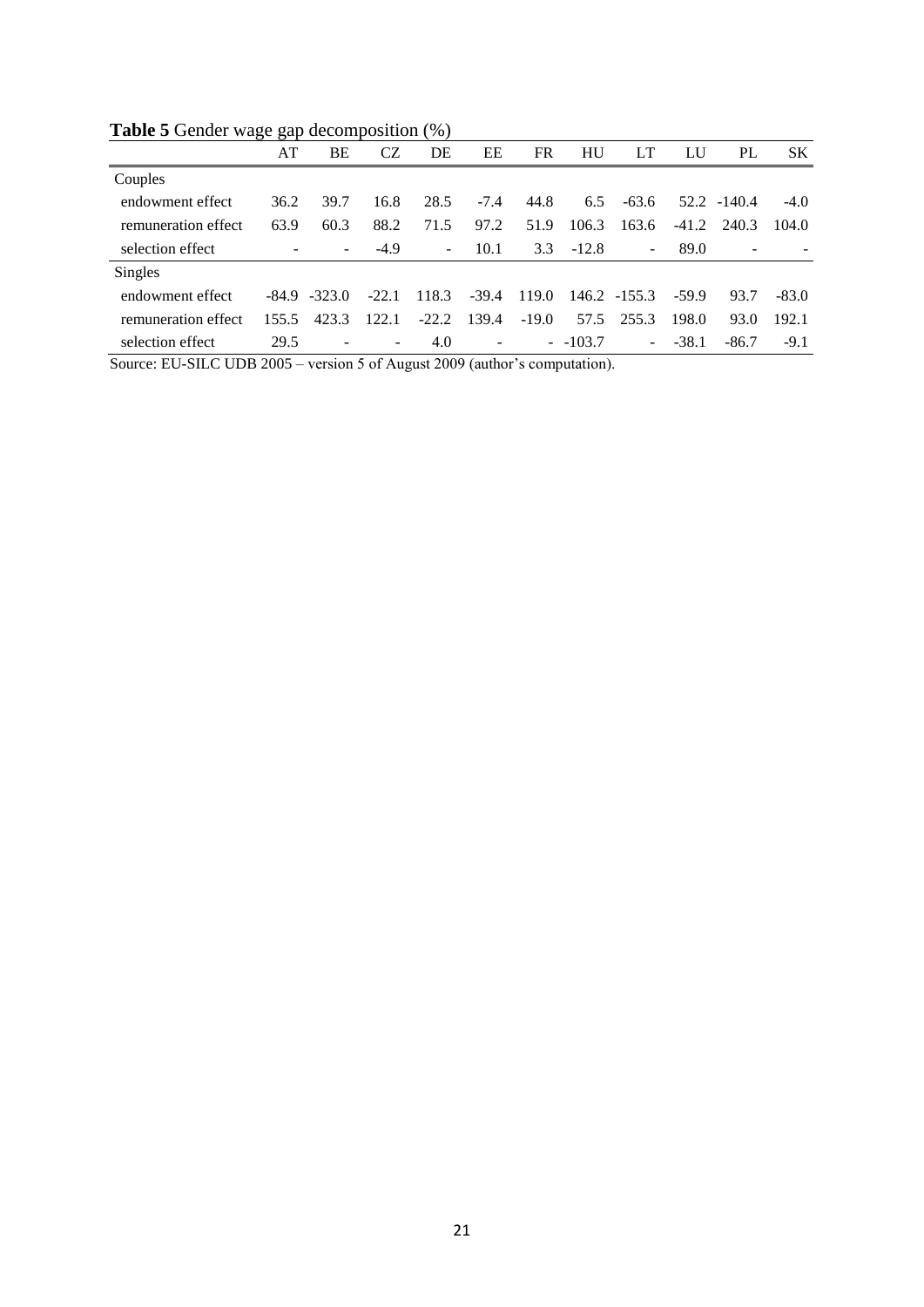

**Figure 1** Female share of couple gross and disposable income (%): All couples

Source: EU-SILC UDB 2005 – version 5 of August 2009 (author's computation).



**Figure 2** Female share of couple gross and disposable income (%): Two-earner couples

Source: EU-SILC UDB 2005 – version 5 of August 2009 (author's computation).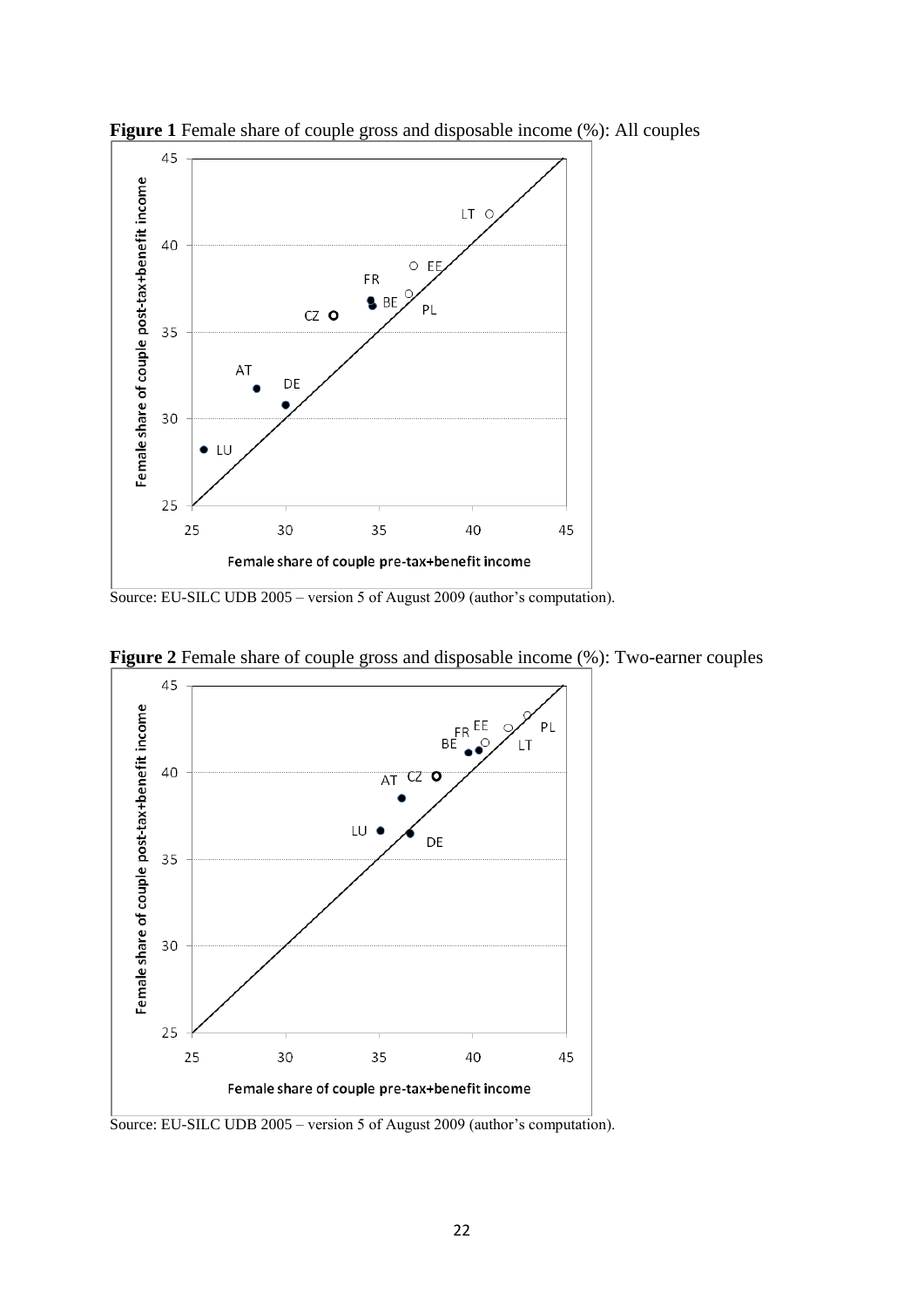

**Figure 3** Gender log hourly wage gap (log points)

Source: EU-SILC UDB 2005 – version 5 of August 2009 (author's computation).



**Figure 4** Gender wage gap decomposition (log points)

Notes:  $c$  – cohabiting individuals,  $s$  – singles.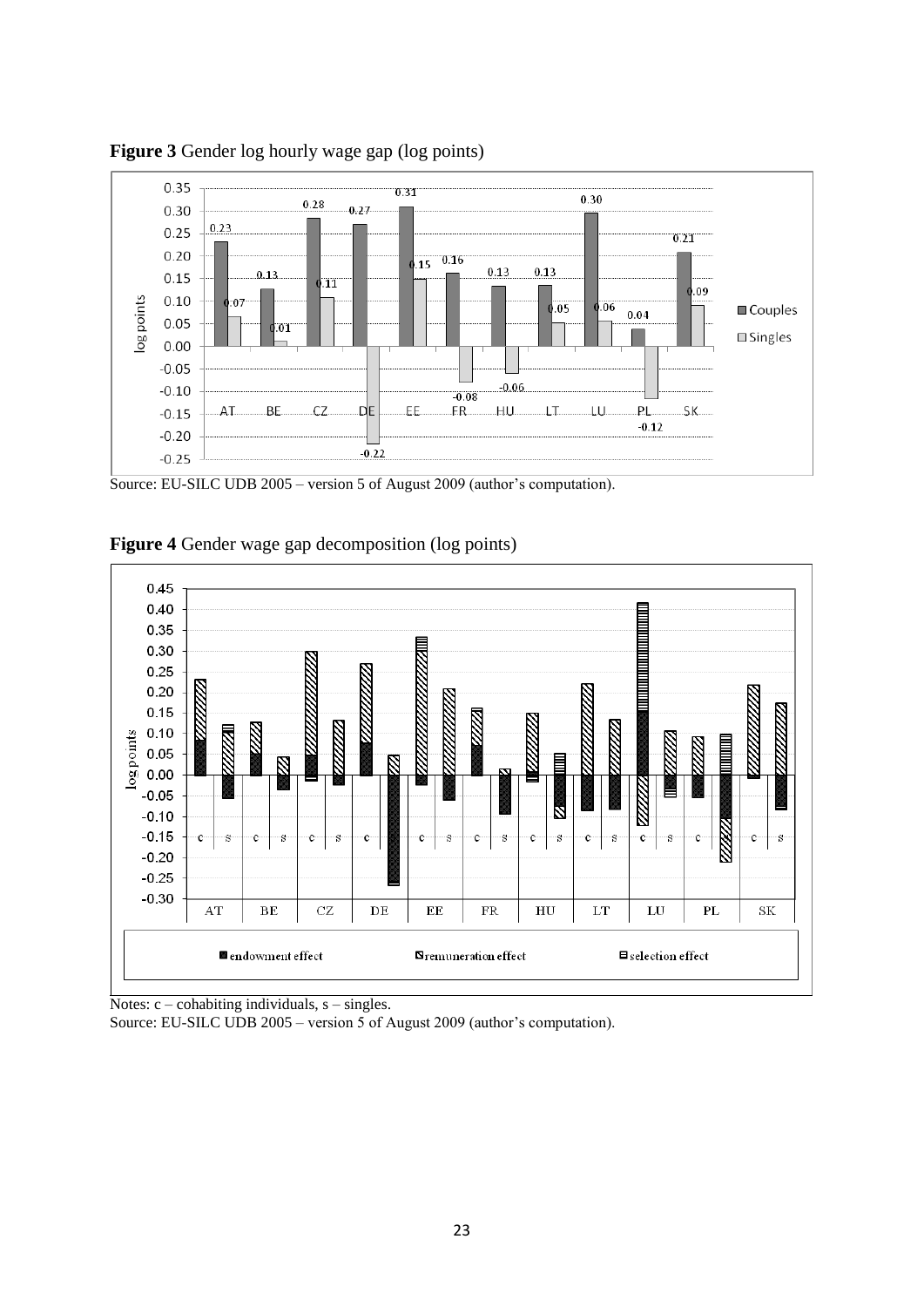

Figure 5 Gender log hourly wage gap – after subtracting endowment effect (log points)

Source: EU-SILC UDB 2005 – version 5 of August 2009 (author's computation).